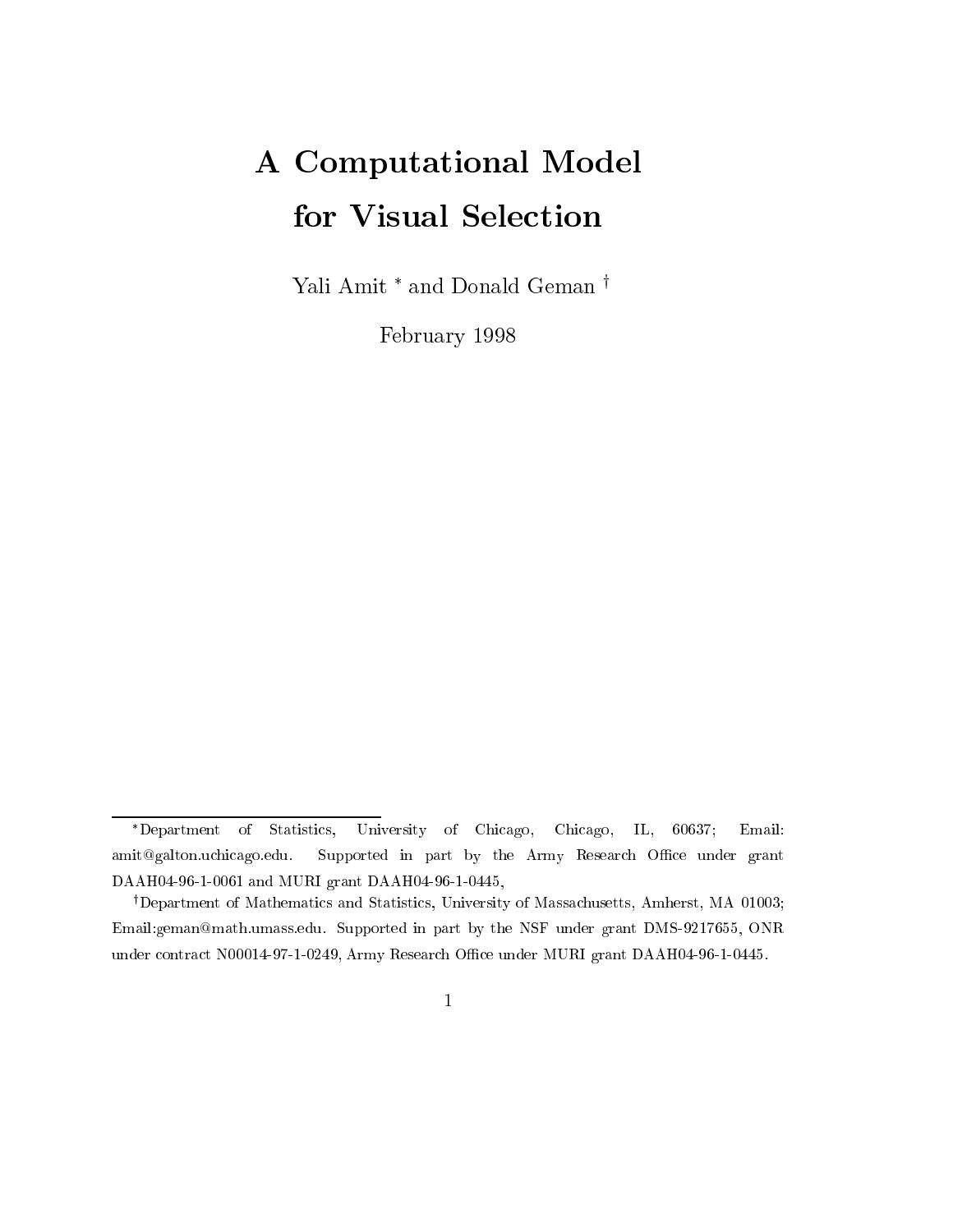#### Abstract

We propose a computational model for detecting and localizing instances from an object class in static grey level images. We divide detection into  $vi$ sum coloration more prime classification, concentrating on the former design  $\mu$ reducing the number of candidate regions which require further, usually more intensive, processing, but with a minimum of computation and missed detections. Bottom-up processing is based on local groupings of edge fragments constrained by loose geometrical relationships. They have no <sup>a</sup> priori semantic or geometric interpretation. The role of training is to select special groupings which are moderately likely at certain places on the object but rare in the background. We show that the statistics in both populations are stable. The candidate regions are those which contain global arrangements of several local groupings. Whereas our model was not conceived to explain brain functions, it does cohere with evidence about the functions of neurons in V1 and V2, such as responses to coarse or incomplete patterns (e.g., \illusory contours") and to scale and translation invariance in IT. Finally, the algorithm is applied to face and symbol detection.

### 1 Introduction

Approximately 150 milliseconds after visual input is presented, or within several tens of milliseconds after local processing in  $V1$ , cells in IT signal that an object has been detected and a location has been selected in a field of view larger than the fovea. Assuming a specic detection task is required, the decision is rapid but might be wrong. Additional processing might reveal that the desired object is not in the vicinity of the first location and a sequence of locations may need to be inspected. Therefore, in a very short period of time, local information is processed in a region somewhat larger than the fovea in order to identify "hot spots" which are likely, though not certain, to contain a desired ob ject or class of ob jects. Final determination of whether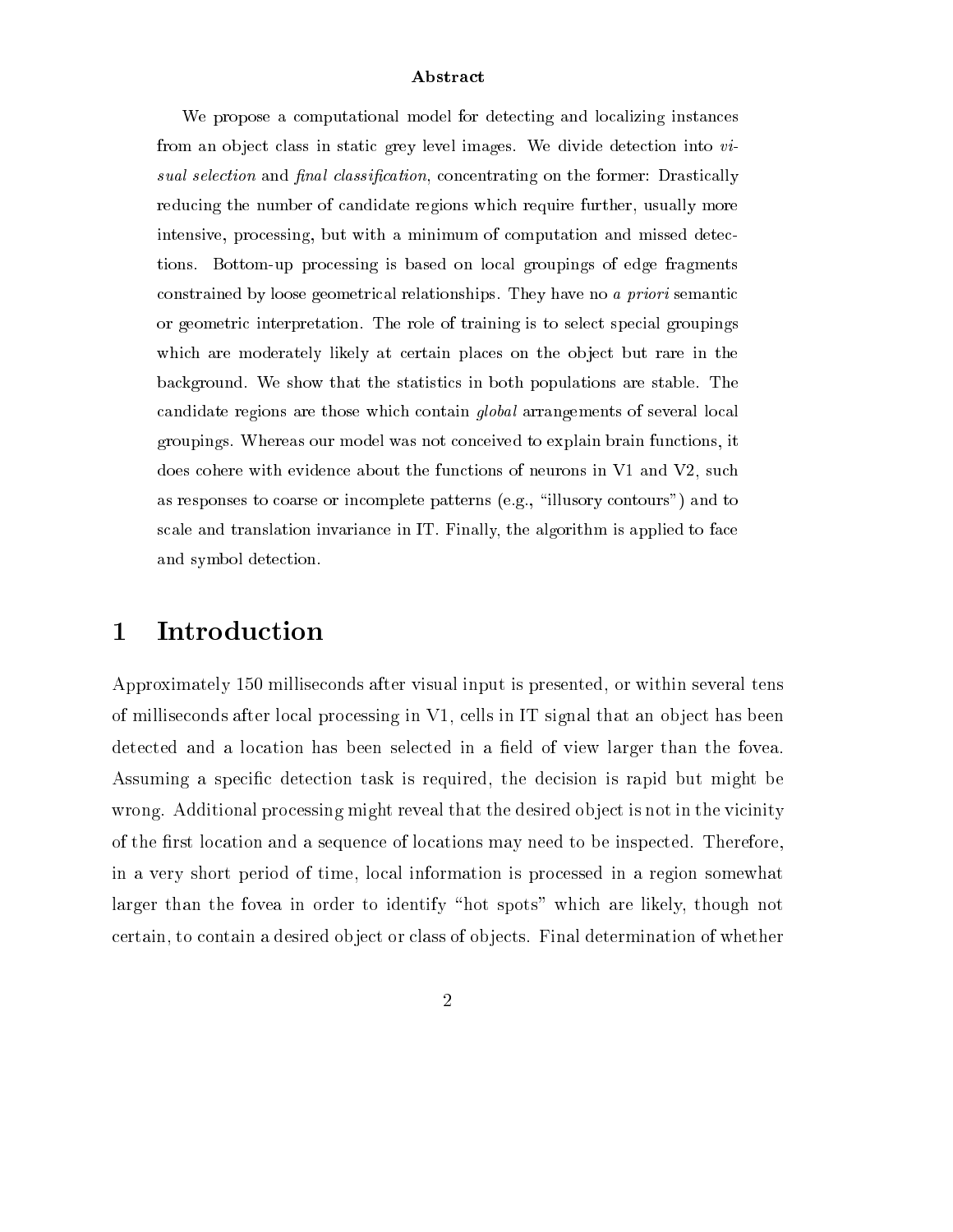these candidate locations correspond to objects of interest requires intensive high resolution processing after foveation. This scenario - visual selection (or selective attention) and sequential processing - is widely accepted in the literature; see Thorpe et al. (1996), Desimone et al. (1995), Lueschow et al. (1994), Van Essen & Deyoe (1995), Ullman (1996).

In articial vision, the problem of detecting and localizing all instances from a generic ob ject class, such as faces or cars, is referred to as object detection. Our goal is an efficient algorithm for object detection in static grey level scenes, emphasizing the role of visual selection. By this we mean quickly identifying a relatively small set of poses (position, scale, etc.) which account for nearly all instances of the ob ject class in an image. Experiments are presented illustrating visual selection in complex scenes, as well as the final classification of each candidate as "object" or "background." We also explore connections between our computational model and evidence for neuronal responses to "illusory" contours or otherwise incomplete image structures in which fragmentary data is sufficient for activation. We argue that, due to spatial regularity, it is more efficient and robust not to fill in missing fragments.

Here is a synopsis of the approach: Bottom-up processing is based on local features defined as flexible groupings of nearby edge fragments. The object class is represented by a union of global spatial arrangements, this time among several of the local features and at the scale of the objects. Photometric (i.e., grayscale) invariance is built into the definition of an edge fragment. Geometric invariance results from explicit disjunction (ORing): The local groupings are disjunctions of conjunctions of nearby edge fragments and the global arrangements are disjunctions of conjunctions of the local ones. In principle we entertain all possible local features, a virtually infinite family. The role of training is to select dedicated local groupings which are each rare in the "background population" but moderately likely to appear in certain places on the object. We will provide evidence that a very small amount of training data may suffice to identify such groupings.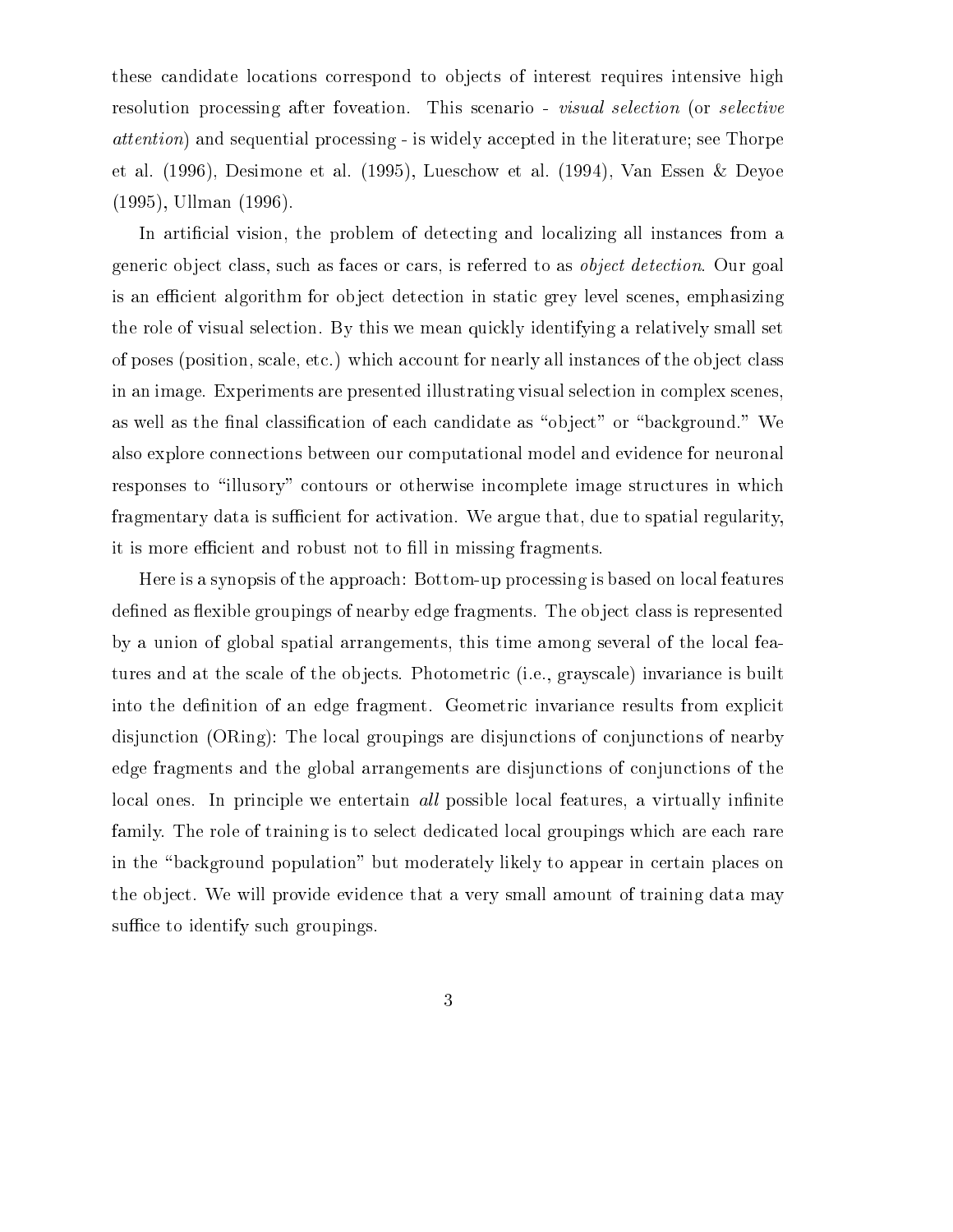Visual selection is based on an image-wide search for each global arrangement in the union over a range of scales and other deformations of a reference arrangement. Each instance signals a candidate pose. Accurate visual selection is then feasible due to the favorable marginal statistics and to weak dependence among spatially distant groupings. It is fast because the search is coarse-to-ne and the indexing in pose space is driven by rare events, namely the global arrangements; in addition, there is no search for "parts" (or other sub-classification task) and no segmentation per se. The result of an experiment in face detection is shown in Figure 1. The lefthand panel shows the regions containing final detections. The righthand panel is a grayscale rendering of the logarithm of the number of times each pixel in the image is accessed for some form of calculation during visual selection; the corresponding image for many other approaches, e.g., those based on articial neural networks, would be constant.

Part of this program is familiar. The emphasis on groupings and spatial relationships, the use of edges to achieve illumination invariance, the general manner of indexing and the utility of statistical modeling have all been explored in object recognition; some points of contact will be mentioned shortly. Moreover, the general strategy for visual selection goes back at least to Lowe (1985) and others who emphasized the role of selecting groupings based on their statistical or \non-accidental" properties.

What seems to be new is that our approach is *purely* algorithmic and statistical. The groupings have no a priori semantical or geometrical content. They are chosen within a very large family based solely on their statistical properties in the object and background populations. They are also more primitive and less individually informative than the model-based features generally found in computer vision algorithms. For example, we use the term "edge fragment" even though the marked transitions have no precise orientation. Moreover, the groupings do not necessarily correspond to smooth object contours and other regular structures (such as corners and lines) that are often the target of bottom-up processing. In other words, there is no geometrical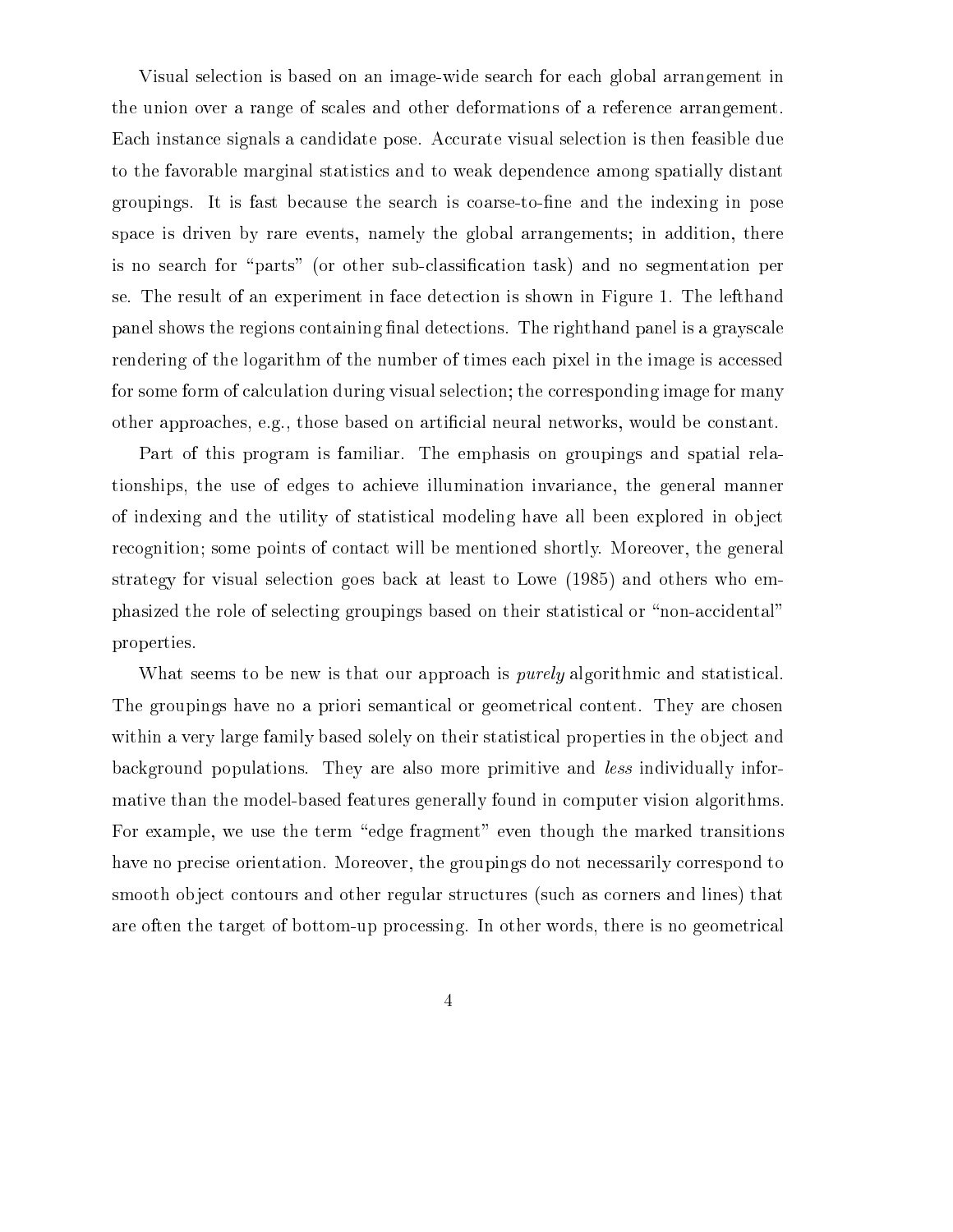or topological analysis of contours and object boundaries. (See Figure 3.) Nor is there an abstract concept of a "good grouping" as in Gestalt psychology.

In addition, we argue that visual selection, if not final classification, can be accomplished with ob ject representations which are very coarse and sparse compared with most others, for example 3D geometric models, structural descriptions based on "parts" Winston (1970), Biederman (1985) and "pictorial representations" Ullman (1996). The "face graphs" in Maurer & von der Malsburg (1996) are closer in spirit, although the "jets" (outputs from multiple Gabor filters) at the graph vertices are more discriminating than our local groupings; also, the representation there is much denser, perhaps because the application, namely face *recognition*, is more challenging.

Our representation of pose space (a three point \basis" or local coordinate system) is the same as in geometric hashing Lamdan et al. (1988), wherein the local features are affine invariants (e.g., sharp inflections and concavities) and objects are represented by hash tables indexed by feature locations. But again our framework is inherently nondeterministic: Features may or may not be visible on the objects, regardless of occlusion or other degrading factors, and are characterized by probability distributions. In addition, the global arrangements are more than a list; it is the geometrical constraints which render them "rare" in the background population. The statistical framework in Rojer & Schwartz (1992) is similar, although they do not suggest a systematic exploration of local features. Finally, there are shared properties with articial neural networks Rowley et al. (1998), Sung & Poggio (1998), for example the emphasis on learning and the absence of formal models. However, our algorithm is not purely "bottom-up" and our treatment of invariance is explicit; we do no expect the system to learn about it, or about weak dependence or coarse-to-fine processing. These properties are "hard-wired."

In the following section the object detection and visual selection problems are formulated more carefully. In Section 3 we delineate the statistical and invariance properties we require of our local and global features. The local edge groupings and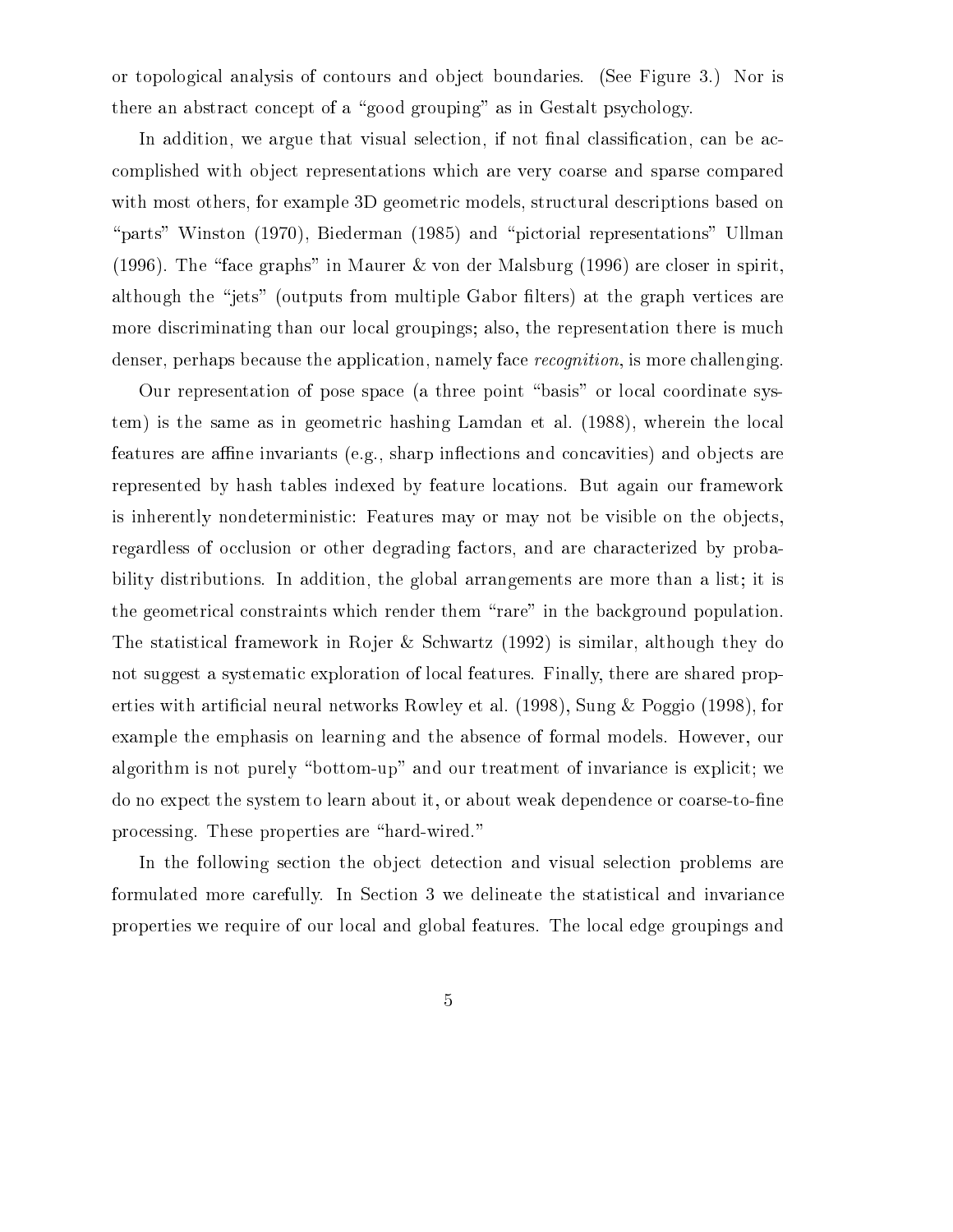

Figure 1: Left: Regions containing final detections. Right: A grayscale rendering of the logarithm of the number of times each pixel in the image is accessed for some form of calculation during visual selection.

global arrangements are defined in Section 4. Training and object representations are discussed in Section 5. In Section 6 we describe how to search for these representations and identify candidate regions in an invariant manner; final classification of these regions as object or background is explained in Section 7. Section 8 is devoted to a statistical analysis of the features, especially their densities in natural images, which motivates the choice of particular parameter values and allows us to estimate error rates. In Section 9 we present some experiments on face and symbol detection, demonstrating some robustness to occulsion during the selection stage. Section 10 is devoted to connections with brain modeling, especially evidence for similar types of coarse processing in the visual cortex and the role of grouping and segmentation; we also comment briefly on suitable neural network-type architectures for efficient implementation. The final section summarizes the main strengths and weaknesses of the proposed model.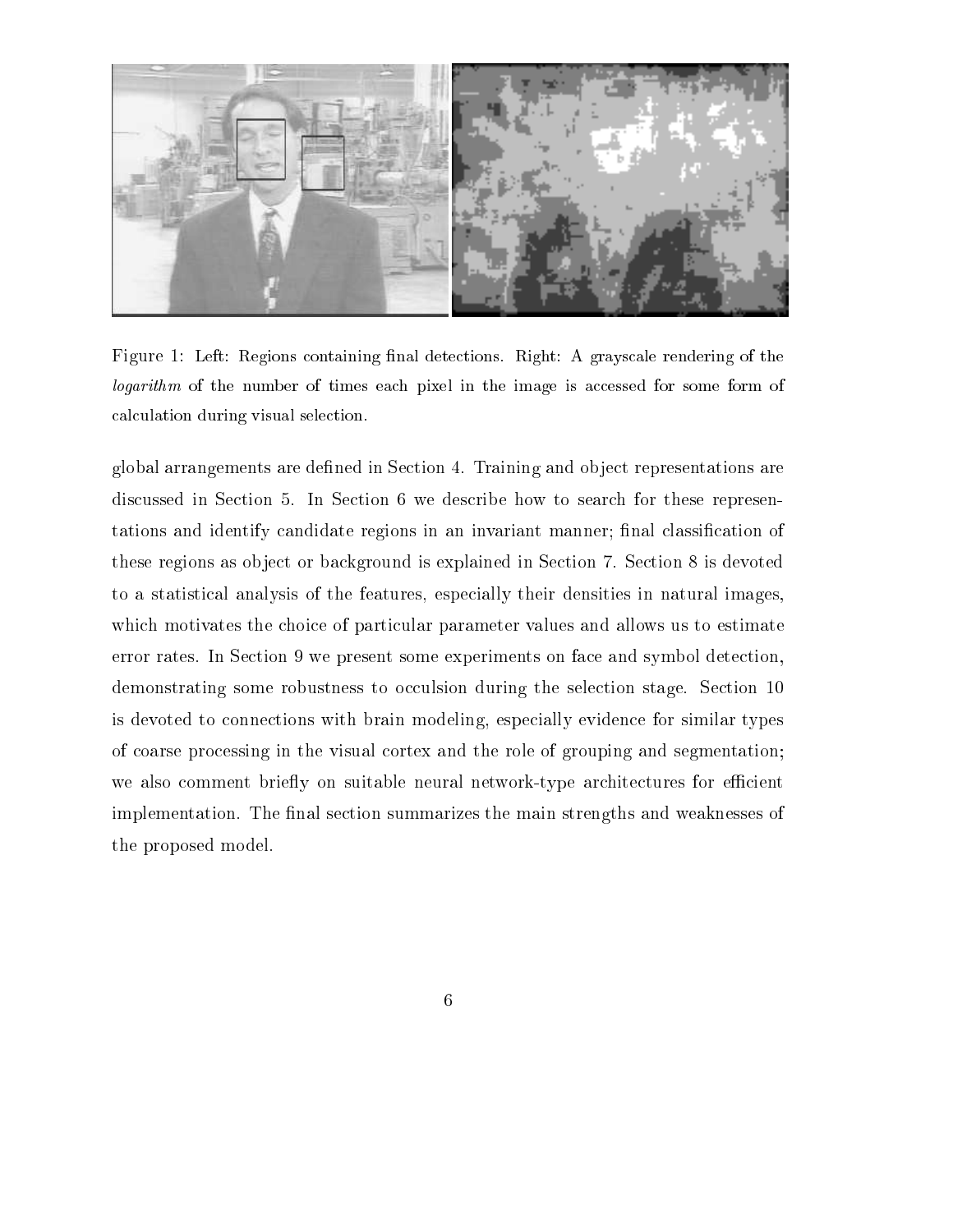### 2 Problem Formulation

The problem is to detect objects of a specific class, e.g., faces, cars, a handwritten "5", any digit, etc. In order to narrow the scope we assume static gray level images, and hence do not utilize color, depth or motion cues. However, since our initial processing is edge-based, one way to incorporate such information would be to replace intensity edges by those resulting from discontinuities in color, depth or motion. Moreover, we do not use context. Thus, the detection is primarily shape-based.

We assume that the object appears at a limited range of scales, say  $\pm 25\%$  of some mean scale, and at a limited range of rotations about a reference orientation (e.g., an upright face). Other poses are accommodated by applying the algorithm to pre-processed data; for example we detect faces at scales larger than the reference one by simple downsampling.

We want to be more precise about the manner in which a detected object is localized within the image. Since the given range of scales is still rather wide and since we also desire invariance to other transformations, for instance local linear and nonlinear image deformations, it is hardly meaningful to identify the pose of an object with a single degree of freedom. Instead we assign each detection a *basis* - three points (six degrees of freedom) which define a local coordinate system. Consequently, in addition to translation, there is an adjustment for scale and other small deformations. Of course this extended notion of localization increases the number of poses by several orders of magnitude; within the class of transformations mentioned above, the number of bases in a 100  $\mu$  bases in a 100  $\mu$ 

Assume that each image in a training set of examples of the object is registered to a fixed reference grid in such a way that three distinguished points on the object are always at the same fixed coordinates, denoted  $z_1, z_2, z_3$ . As an example of three distinguished points on a face, consider the "centers" of the two eyes and the mouth. Typically we use a reference grid of about 30 - 30 pixels and expect the smallest detection to be at a scale of around 25 - 25. Each possible image basis (b1; b2; b3);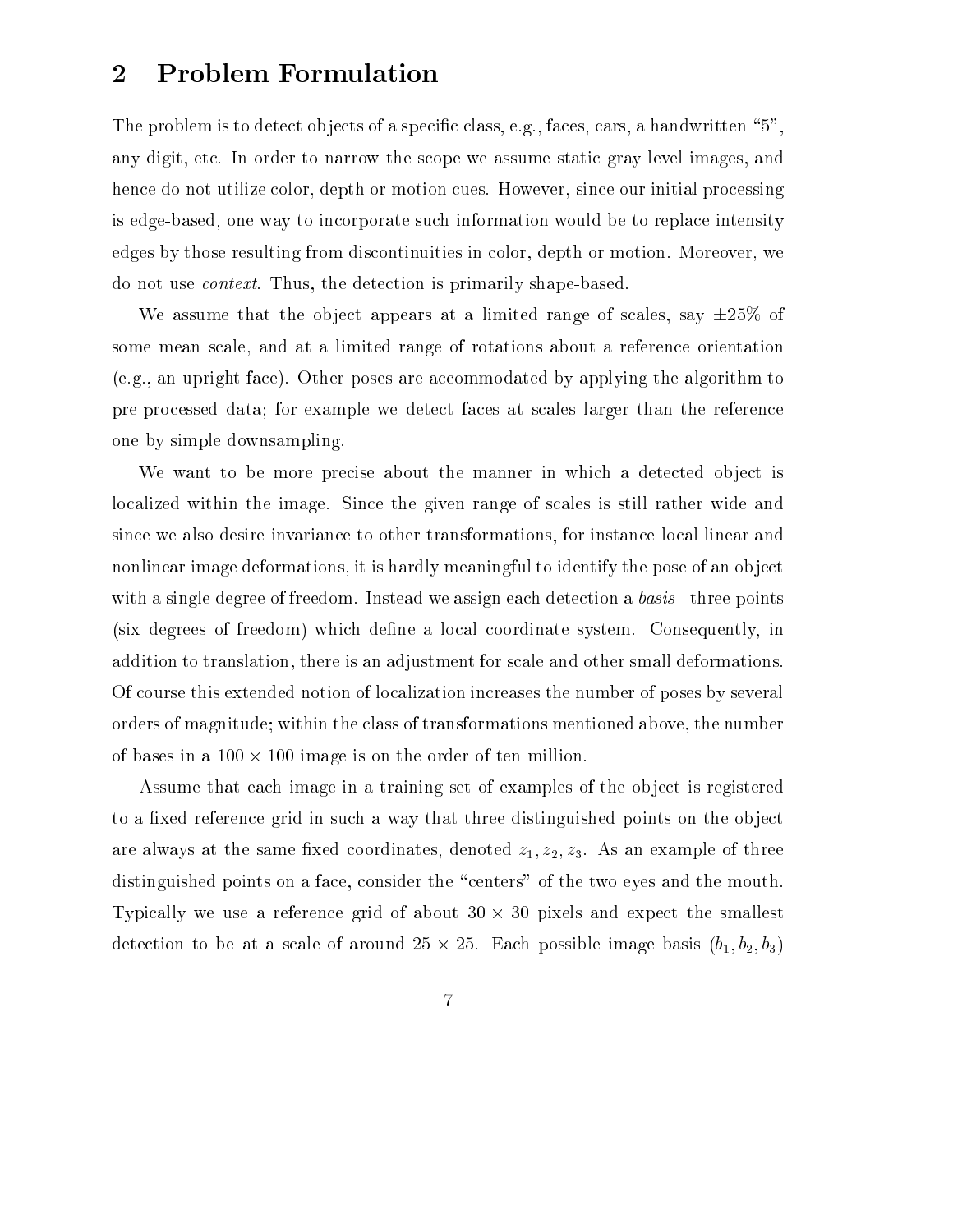the determines a unique and map which carries  $\mathbb{P}^1$  to bit for in addition,  $\mathbb{P}^1$  in a significant carries  $\mathbb{P}^1$ the reference grid itself is carried to a subimage, or "region-of-interest" (ROI), around the basis.

The ROI plays the role of a segmented region. In particular, there is no effort to determine a silhouette or a subregion consisting more or less exactly of object pixels. Note also that we do not search directly for the distinguished points; they merely define localization. We find that a search for either a silhouette or for special points during a chain of processing leading up to recognition is highly unreliable; in fact, it may only be when the object as a whole is detected that such attributes can actually be identied.

Visual selection means identifying a set of candidate ROIs; the ultimate problem is to classify each one as "object" or "background," which may not be easy with high accuracy. However, given the drastic reduction of candidates, presumably the final classification of each candidate could be allotted considerable computational resources. Moreover, this final classification can be greatly facilitated by registering the image data in the ROI to the reference grid using the affine map mentioned above. For example, in our previous work, the final classification was based on training decision trees using registered and normalized gray level values, and the computer vision literature is replete with other methods, such as those based on neural networks. However, this is not the main focus of this paper. The theme here is the reduction of the number of ROI's which require further and intensive processing from several millions to several tens, and with a minimum of computation and missed detections.

### 3 Feature Attributes

Our local features are binary, point-based image functionals which are defined modulo translation. Moreover, the set of all occurrences on an image-wide basis is regarded as the realization of a point process, assumed to be stationary in the background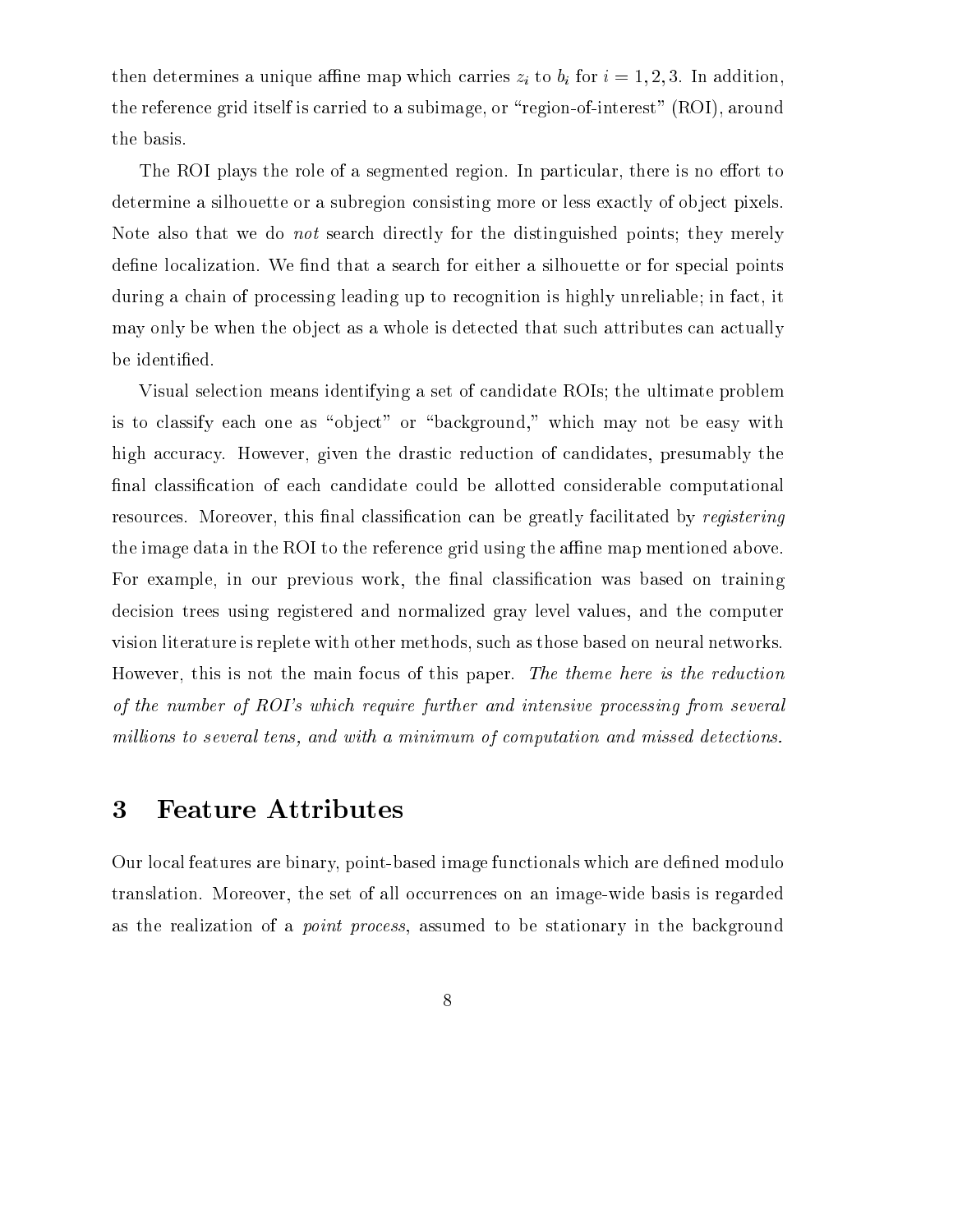population in a statistical sense. Instances of this process have no a priori semantic interpretation and hence there is no sub-recognition problem implicit in their computation. In particular there is no such thing as a "missed detection" at the feature level. Their utility for visual selection depends on the following attributes:

- LI: Stability: A significant degree of invariance to geometric deformations and to gray level transformations representing changes in illumination.
- LII: Localization: Appearance in a specified small region on a significant fraction (e.g., one-half) of the registered training images of the object.
- LIII: Low Background Density: Realizations of the point process should be relatively sparse in generic background images.

The first two properties are linked. Suppose, for example, that all images of the ob ject corresponded to smooth deformations of a template. Then stability would imply that a local feature which was well-localized on the template should be present near that characteristic location on a sizable fraction of the examples. In the next section we will exhibit an enormous family of local features with property LI, in Section 5 we will explain how to select a small subset of these based on training data which satisfy LII, and in Section 8 we show to select the model parameters in order to achieve LIII.

Global information is essential. Complex objects are difficult to detect (and distinguish from one another) even when coherent \parts" are individually recognized, and recognizing parts independently of the whole object is itself a daunting challenge. For example, although faces can be detected at low resolution, it might be very dif ficult to identify say a left eye based only on the intensity data in its immediate vicinity, i.e., outside the context of the entire face; see the example and discussion in Ullman (1996). Furthermore, local features do not provide information about the pose, except for translation.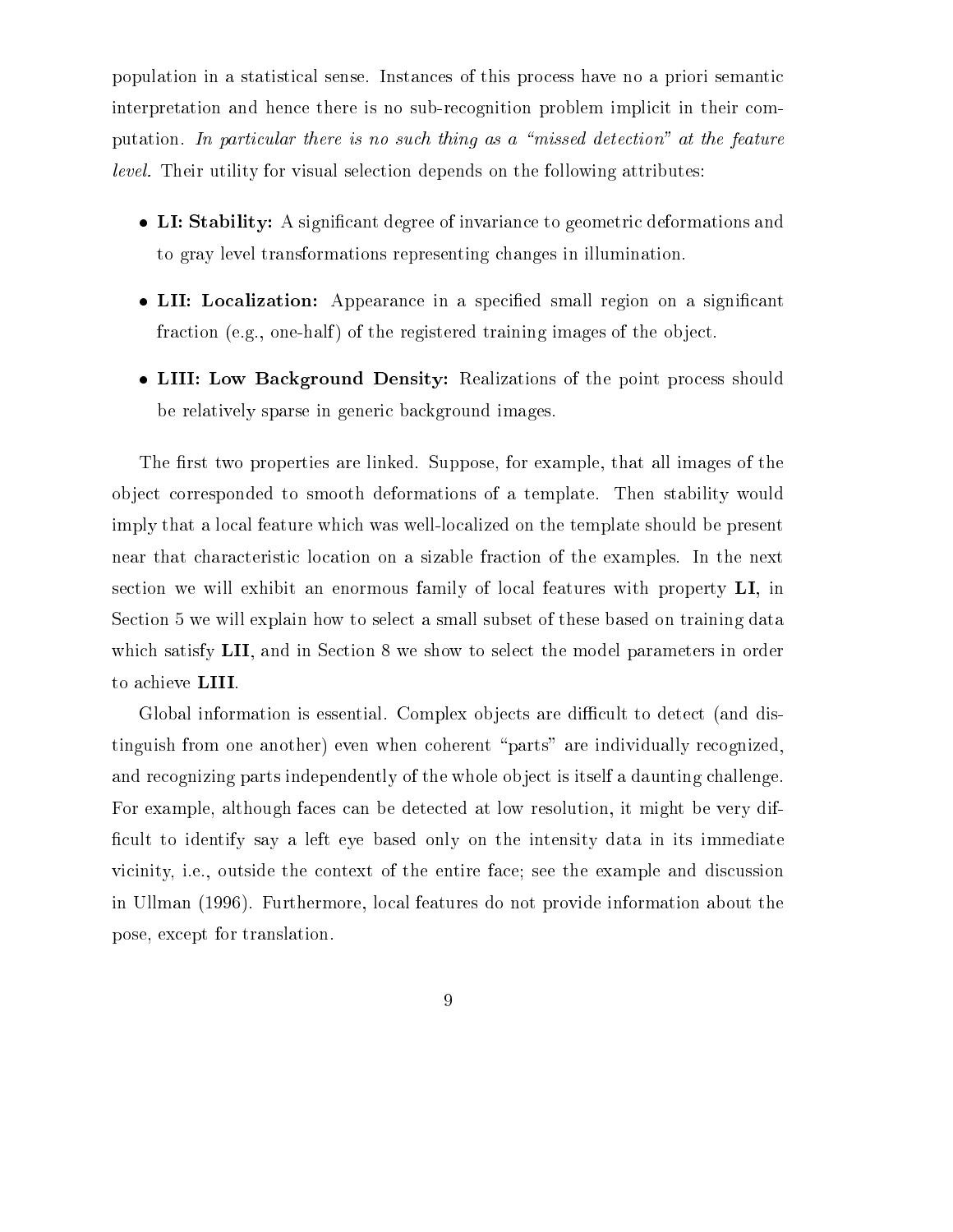A global arrangement in a registered training image is the conjunction (simultaneous occurrence) of a small number of local features subject to the constraint that their locations in the reference grid are confined to specified regions. An instance of a global arrangement in a test image occurs in the ROI of a basis if the locations of the local features fall in their distinguished regions in the local coordinate system determined by the basis. This will be made more precise later on. The properties we need are these:

- GI: Coverage: A small collection (union) of such arrangements "covers" the object class in the range of scales and rotations in which the object is expected to appear in the scene.
- GII: Rare Events: The arrangements are very rare events in a generic scene, i.e., in general background images.

The precise meaning of GI is that a very high percentage of images of the object exhibit *at least one* global arrangement after registration to the reference grid. In other words, the union of the arrangements is nearly an invariant for the object class. During selection, the object instances which are detected are those which are covered by at least one global arrangement. Hence this "coverage probability" is lower bound on the false negative rate of the entire detection process. The coverage probability is directly determined by the joint statistics of the local features on registered images of the object class, together with the degree of invariance introduced in the definition of the arrangements, i.e., the amount of "slack" in the relative coordinates of the local features; see Section 8.

Property **GII** - limiting the number of "hot spots" - is of course related to false positive error, as will be explained more fully in Section 8. Statistical characteristics of the global arrangements in \natural scenes" are determined by the density and higher order moments of the point processes corresponding to the local features.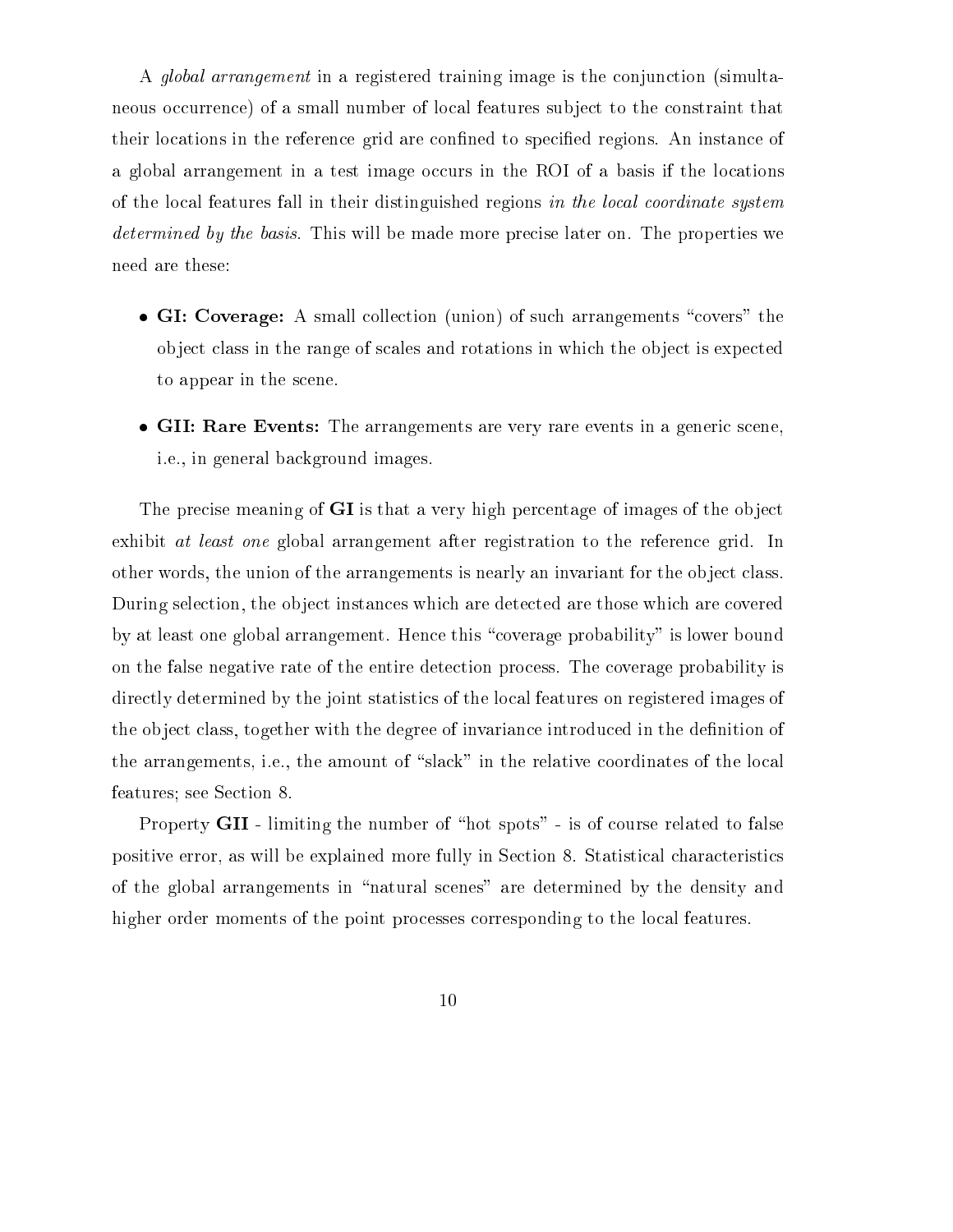

Figure 2: Left: Two examples of local edge groupings with Nedges <sup>=</sup> <sup>2</sup> edges in addition to the center one, each allowed to lie anywhere in a subregion of size Npixels 10. Right: A global grouping of three local ones; the small circles represent the subregions in the edge groupings and the large dotted circles represent the analogous subregions for the global arrangement; see 4.2).

### 4 Groupings

All features presented below are defined in terms of coarsely oriented edge detectors. A great many edge detectors have been proposed and some of these with enough grayscale invariance would suffice for our purposes. The one we use is based on comparisons of intensity differences and is consequently invariant to linear transformations of the grey scale, insuring the photometric part of LI. There are four edge types, corresponding roughly to vertical and horizontal orientation and two polarities; the details are in Amit et al. (1998) and are not important for the discussion here, except to note that the orientation is not very precise. For example, the "vertical" edge responds to any linear boundary over a ninety degree range of orientations.

### 4.1 Edge Groupings

The local features are flexible spatial arrangements of several edge fragments, organized as disjunctions of local conjunctions of edges. Each feature is defined in terms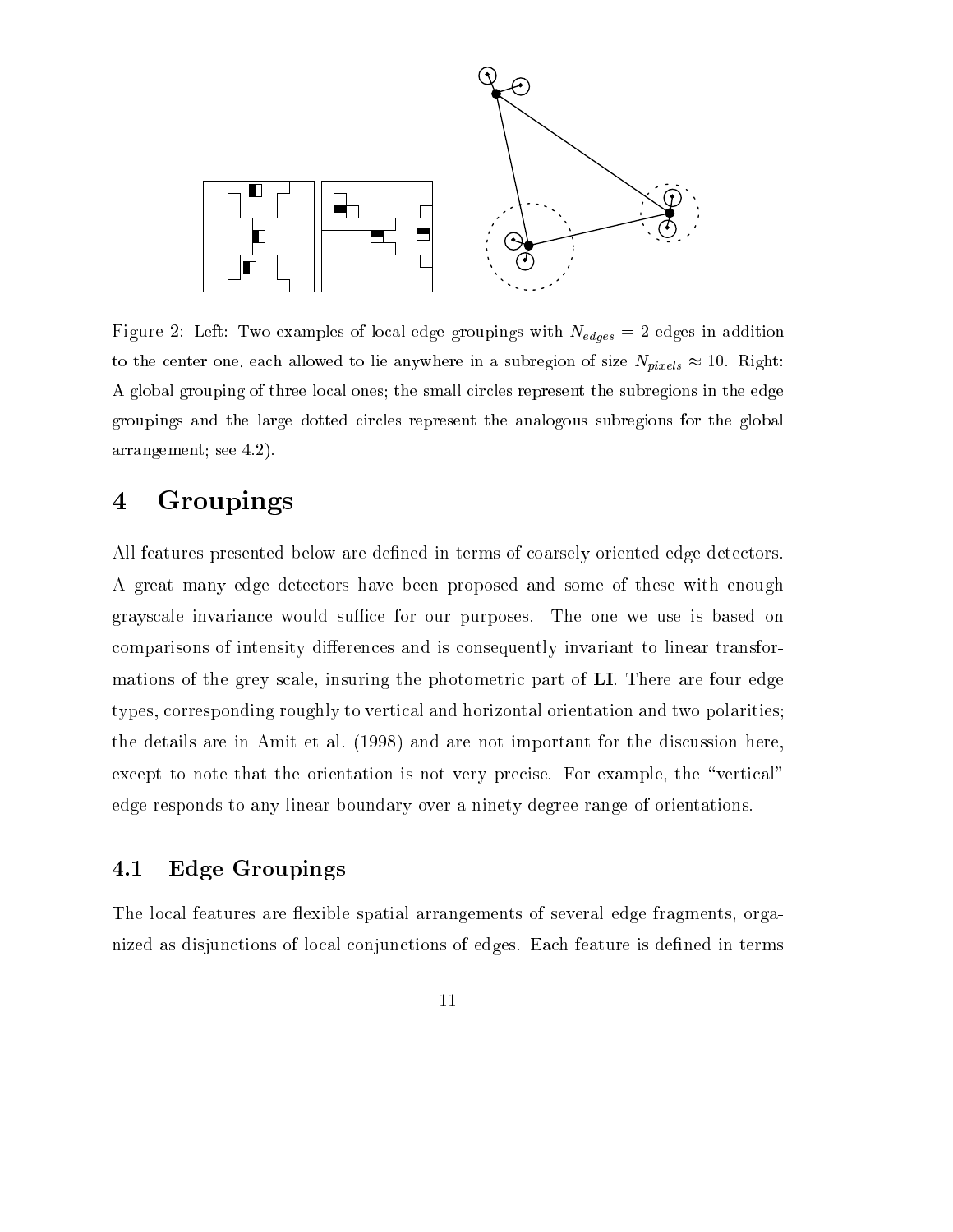

 $\mathbf{A}$  subsets of  $\mathbf{B}$  -features of local features of local features (edge groupings) identied for faces. Left: Samples of one local feature from an image without faces. Right: The same thing for another local feature.

of a number of some type, and a number  $\alpha$  number  $\alpha$  and a number  $\alpha$  type  $\alpha$ constrained to lie in specic subregions within a square neighborhood of the location of the center edge. The local feature inherits the location of the central edge. The sizes of the subregions are all the same and denoted by  $N_{pixels}$ . Typically the subregions are wedge-shaped as indicated in Figure 2. Disjunction - allowing the Nedges edges to oat in their respective subregions - is how geometric invariance (LI) is explicitly introduced at this level; there is also disjunction at the global level as indicated earlier.

The frequency of occurrence of these groupings depends on Nederlands on New Western Andrew Street the the particular spatial arrangement. Among the set of all possible edge groupings - the generic feature class - most are simultaneously rare in both object and background images. When specific groupings are selected according to their frequency in training examples of a particular object, they appear to be loosely correlated with evidence for contour segments, or even relationships among several segments. In Figure 3 we show subset  $\mathbb{R}^n$  -size 9  $\mathbb{R}^n$  -size 9  $\mathbb{R}^n$  -size 9  $\mathbb{R}^n$  -size 9  $\mathbb{R}^n$ in faces. The one on the left is typically located at the region of the eyebrows; the grouping involves some horizontal edges of one polarity above some others of the opposite polarity. These instances were chosen randomly from among all instances in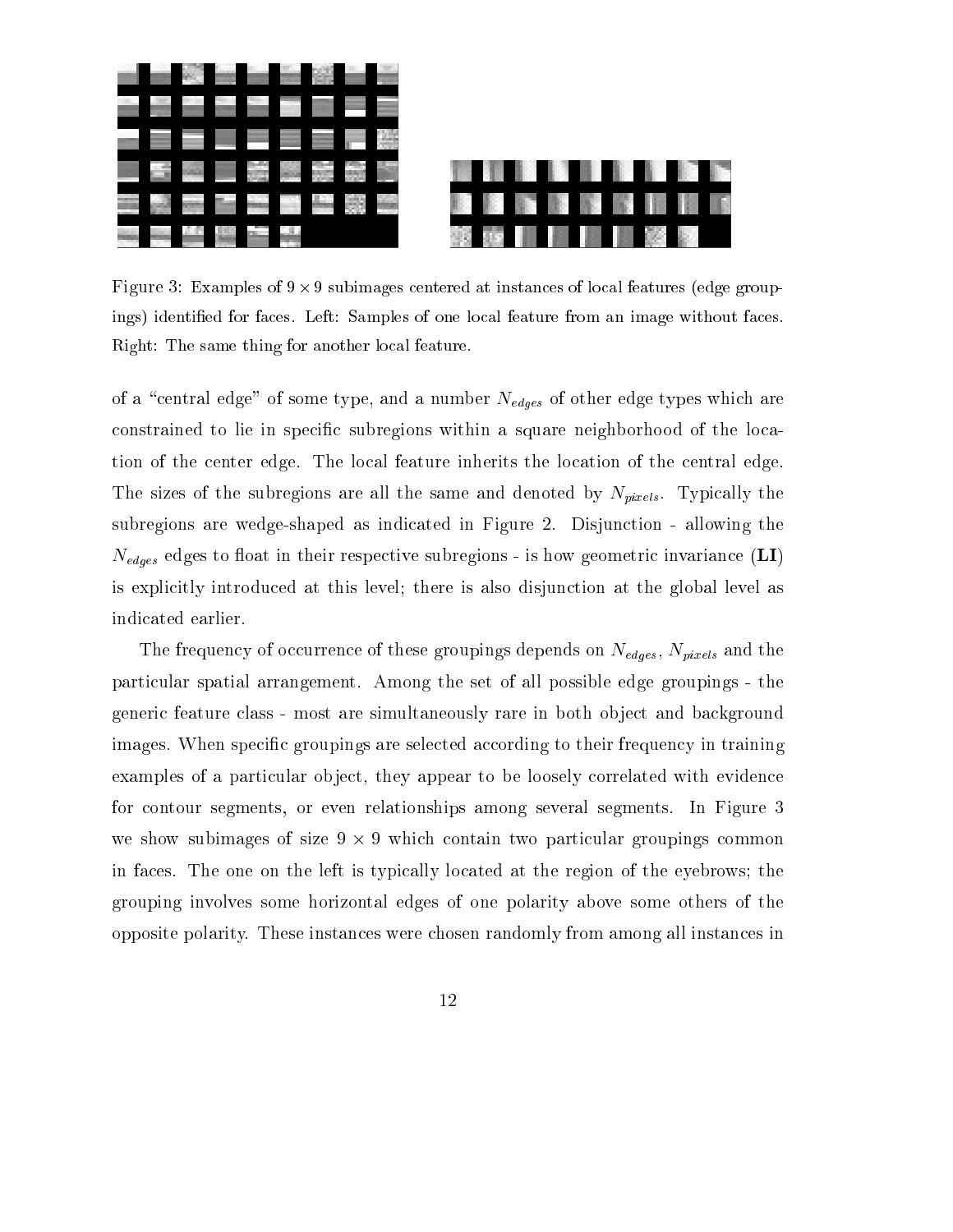

Figure 4: Left: All instances of horizontal edges. Right: All instances of a local feature dedicated to faces.

a complex scene with no faces.

The point process determined by any local feature, as localized by the central edge, is a thinning of the point process determined by instances of the central edge type. Each additional edge type in the grouping, and corresponding subregion thins it even further. Figure 4 illustrates the thinning by showing all instances of horizontal edges of one polarity alongside all instances of a local feature centered at the horizontal edge with the second with Nedges and Nedges and Nedges and Nedges and Nedges and Nedges and Nedges and Nedges

### 4.2 Global Groupings - Triangles

Global groupings are defined in a similar manner to the local groupings. The edges are replaced by entire local groupings, and the distances between the features can vary in a much larger range. The degree of geometric invariance is again determined by the degree of disjunction, which in turn depends on the size of the subregions in which the local groupings are constrained to lie.

We will concentrate on global arrangements of exactly three local features, referred to as "triangles." (This is the minimum number necessary to uniquely determine a basis.) Let us be more specific about what it means for a particular triangle  $\Delta$  - triple of local features - to be present "at pixel  $x_0$ ". Denote the "central" local feature by  $\alpha_0$ and the two others by  $\alpha_1$  and  $\alpha_2$ . Of course  $\alpha_0, \alpha_1$  and  $\alpha_2$  are each local groupings of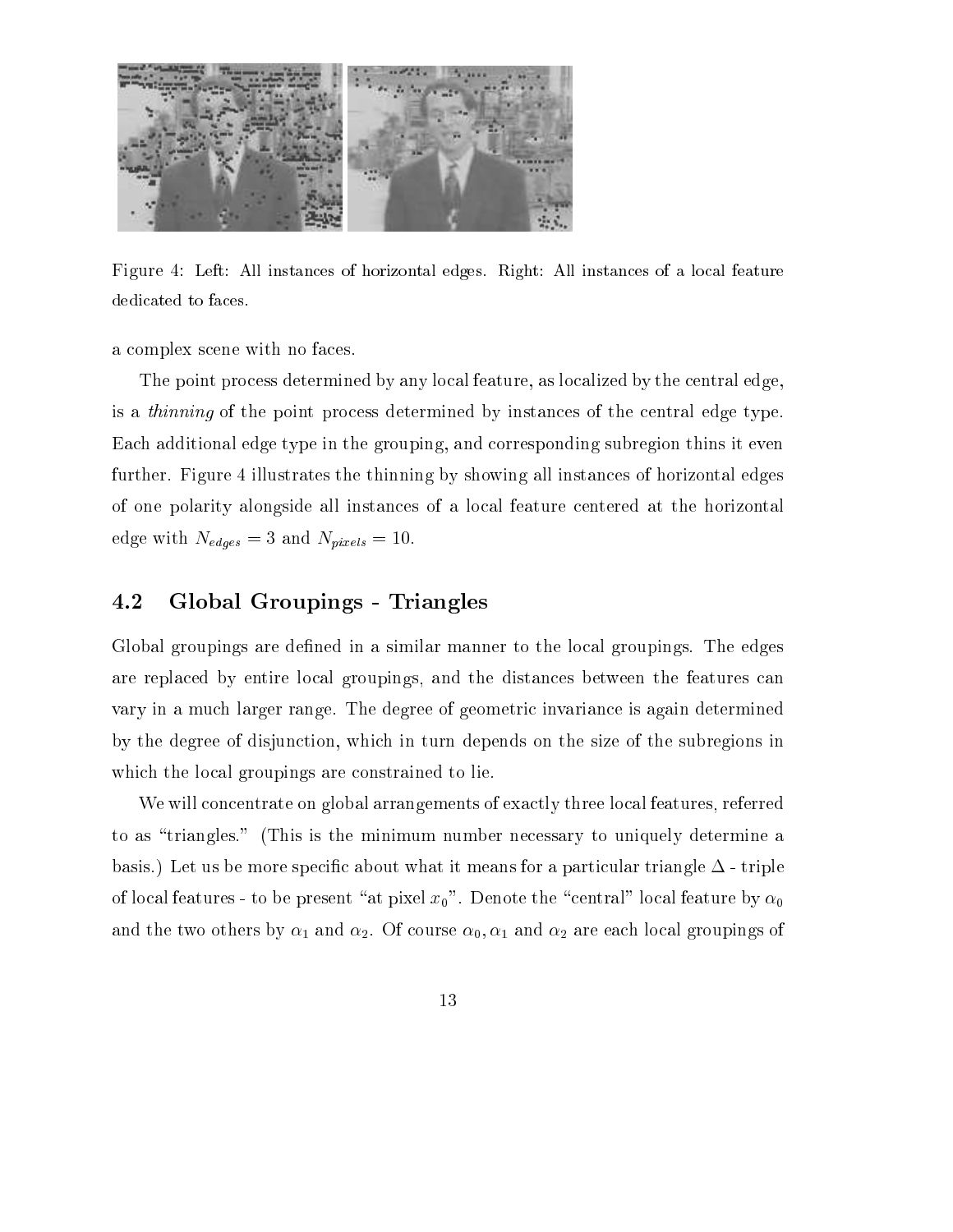edges. Let  $\mathcal{B}_1$  and  $\mathcal{B}_2$  be two boxes centered at the origin; these determine the degree of disjunction for  $\alpha_1$  and  $\alpha_2$ . Also, let  $v_1$  and  $v_2$  be two vectors; these determine the locations of the boxes relative the location of  $\alpha_0$ , in other words, the overall shape of the arrangement. Then there is an instance of the triangle  $\Delta$  at  $x_0$  if feature  $\alpha_0$ is present at  $x_0$ , feature  $\alpha_1$  is present at some point  $x_1 \in x_0 + v_1 + \mathcal{B}_1$  and feature is present at some point  $x_2 = x_0 + x_1x_0$  where  $x_1 \cdot x_2$  is the rotation  $x_1 \cdot x_0$  is the rotation determined by the vector  $x_1 - x_0$ . The size of  $\mathcal{B}_1$  is set to accommodate the range of scales at which the triangle can occur. Once the second point of the triangle is found, the scale is determined and  $\mathcal{B}_2$  accommodates the residual variability. (See Figure 2.)

### 5 Ob ject Representations and Training

Let  $\mathcal L$  denote the training set of images. We first compute the edge (fragment) map for each member of  $\mathcal L$  and then register these maps to a fixed size reference grid, as described in Section 2. In this way, linear variability is essentially factored out. We are going to induce a collection  $\alpha_i$ ,  $i = 1, \ldots, N_{types}$ , of local edge groupings, each of which is "common" in a certain region of the reference grid (equivalently, of the ob ject). Recall that Nedges denotes the number of edges in the grouping in addition to the central edge and  $\alpha$  the size of the size of the size of the size of the edges are given the edges are  $\alpha$  $\lambda$  and the community of  $\lambda$  figure 2). Figure 2 set of candidates and let  $\lambda$  be a set of candidates and let  $\lambda$ regions - small, wedge-shaped neighborhoods of the origin.

- 1. Set feature counter <sup>I</sup> = 0. Loop over disjoint 5 5 boxes on the reference grid. For each box  $B$ :
	- (a) For each possible combination  $(e_0, e_1, R_1)$ , where  $e_0, e_1$  are any possible edge types and  $R_1 \in \mathcal{R}$ , count the number of training points in  $\mathcal{L}$  for which an instance of the triple occurs in  $B$ . This means  $e_0$ , the central edge, is located anywhere in B and  $e_1$  is located anywhere in  $R_1$  relative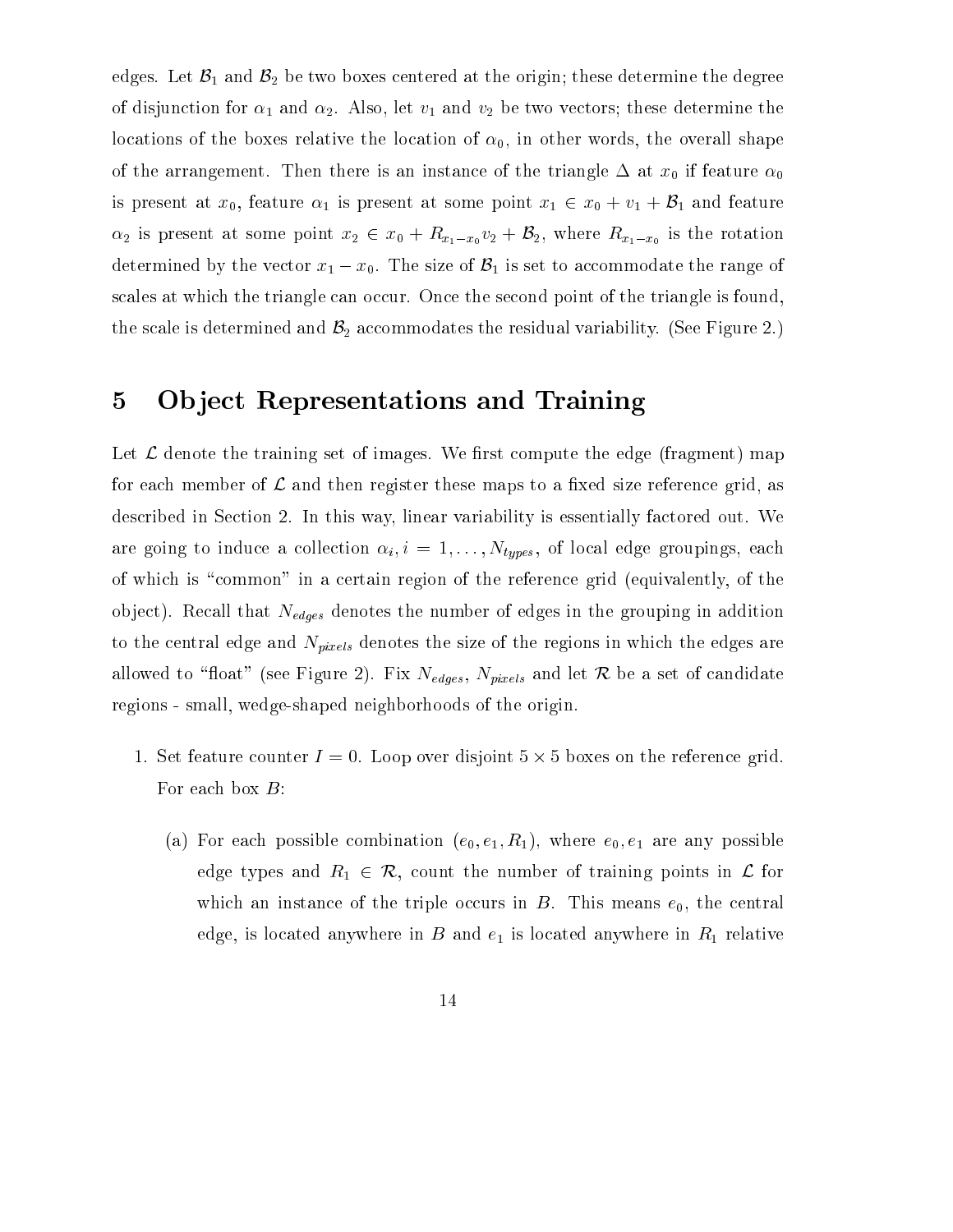to the location of  $e_0$ . Pick the triple with highest count and let  $\mathcal{L}_1$  denote the set of data points which have an instance of this triple in  $B$ . For each data point  $d \in \mathcal{L}_1$ , let  $x_{d,t}$ ,  $t = 1, \ldots, n_{d,1}$  denote all locations of the first edge  $e_0$  for which the chosen triple was found. Set  $j = 2$ .

- (b) Loop over all possible pairs ej ; Rj and count how many data points <sup>d</sup> <sup>2</sup>  $\mathcal{L}_{j-1}$  have an edge of type  $e_j$  anywhere in the subregion  $R_j$  relative to one of the locations  $\{t_i,t_i\}$  ; the pair  $\{t_i,t_{i+1}\}$  is  $\{t_i,t_{i+1}\}$  . Find the pair with  $\{t_i,t_{i+1}\}$ and let Lj  $\sim$  Lj  $\sim$  Lj  $\sim$  the data points which have an instance of this which have an instance of this pair. For each diagram diagram  $\{a_i\}_{i=1}^n$  , we define a location of the locations of  $\{a_i\}_{i=1}^n$ the first edge for which the pair was found.
- $\mathcal{L}^{\text{c}}$  j j j  $\mathcal{L}^{\text{c}}$  j  $\mathcal{L}^{\text{c}}$  ,  $\mathcal{L}^{\text{c}}$  ,  $\mathcal{L}^{\text{c}}$  ,  $\mathcal{L}^{\text{c}}$  ,  $\mathcal{L}^{\text{c}}$  ,  $\mathcal{L}^{\text{c}}$  ,  $\mathcal{L}^{\text{c}}$  ,  $\mathcal{L}^{\text{c}}$  ,  $\mathcal{L}^{\text{c}}$  ,  $\mathcal{L}^{\text{c}}$  ,  $\mathcal{L}^{\text{c}}$
- 2. If jLNedges j=jLj <sup>&</sup>gt; , record the feature <sup>I</sup> <sup>=</sup> (e0; e1; R1; : : : ; eNedges ; RNedges ) at the center of B, say  $\Gamma$  . All data points in LNedges have an instance of entries  $\Gamma$ a location  $\alpha$  and an instance of eigenvalues to  $\alpha$  and  $\alpha$  for each  $\alpha$  for each  $\alpha$  for each  $\alpha$  $i = 1, \ldots, N_{edges}$ 
	- Set  $I \leftarrow I + 1$ .
- 3. Move to the next box and goto 1.

We end up with I local features in the local features in the local features in the local features in the local features in the local features in the local features in the locations of the locations of the local features i  $\nu u \nu v$  and we choose a subset of size  $\mu u$  are  $\nu u \nu v$  are  $\nu u \nu v$  are  $\nu u \nu v$  are  $\nu u \nu v$  are  $\nu u \nu v$  and  $\nu u \nu v$  are  $\nu u \nu v$  and  $\nu u \nu v$  are  $\nu u \nu v$  and  $\nu u \nu v$  are  $\nu u \nu v$  and  $\nu u \nu v$  are  $\nu u \nu v$  and  $\n$ over the object. By requiring  $\tau$  to be sufficiently large (e.g.,  $\tau = .5$ ), we establish the "localization property" LII. This is the *only* training which takes place for visual selection. The time required is on the order of minutes for several hundred training images.

Each triple  $(i, j, k), 1 \leq i < j < k \leq N_{types}$ , of selected local features determines a  $\mathcal{I}(\mathcal{Y})$  triangles  $\mathcal{I}(\mathcal{Y})$  and  $\mathcal{I}(\mathcal{Y})$ . The object representation object representation object representation of the object representation of the object representation of the object representation of t sentation. In Figure 5 we show a collection of randomly deformed  $\mathcal{Z}$ 's, obtained from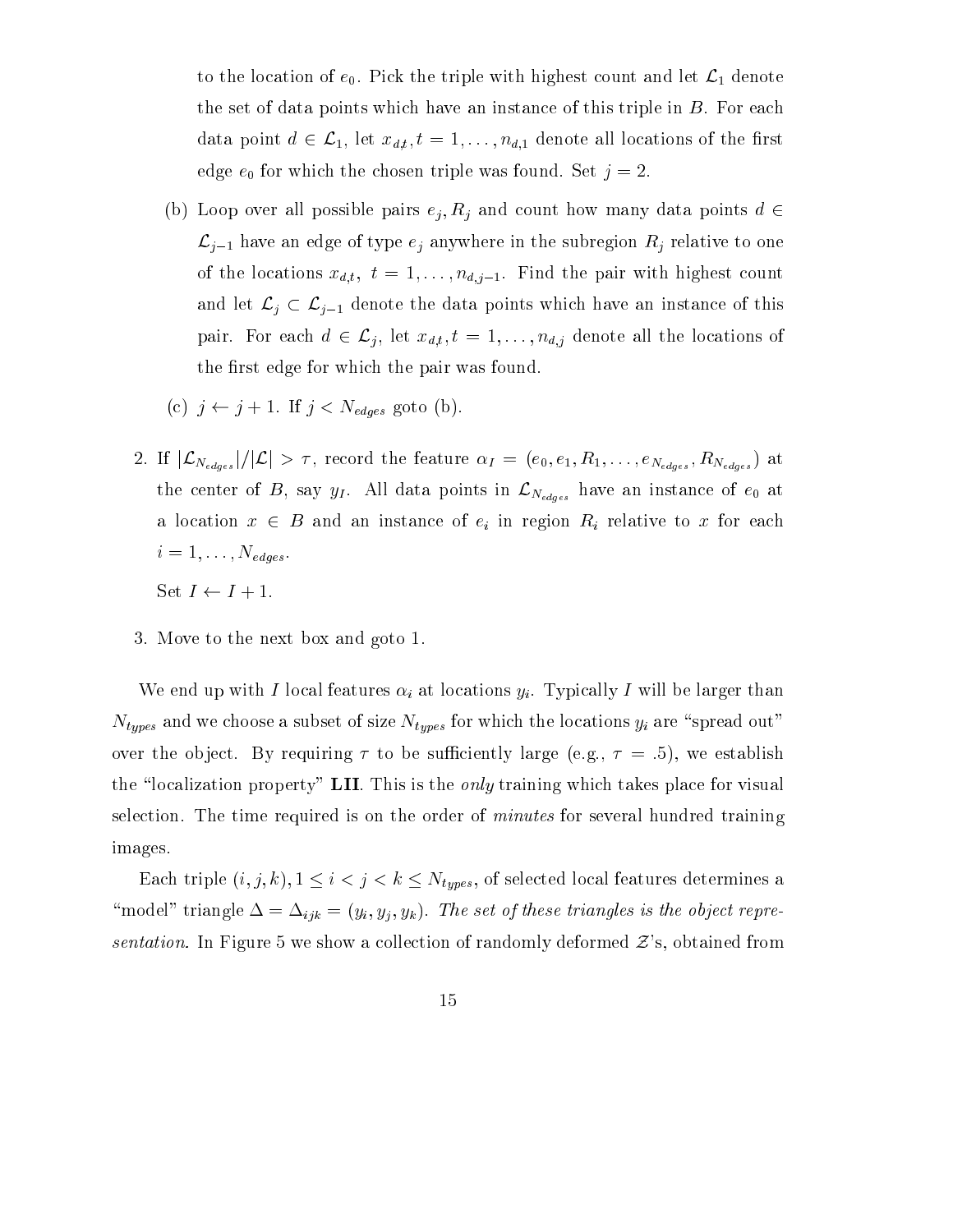

Figure 5: Top Left: A collection of randomly deformed  $Z$ 's. Top Right: Three local features in their reference grid locations, superimposed on an image of the prototype  $Z$ . The pairs of black/white rectangles denote an edge. Bottom: One instance of the bottom left local feature on three unregistered random  $\mathcal{Z}$ 's. They are all found at the correct location. Note the variability in the instantiation of the local feature.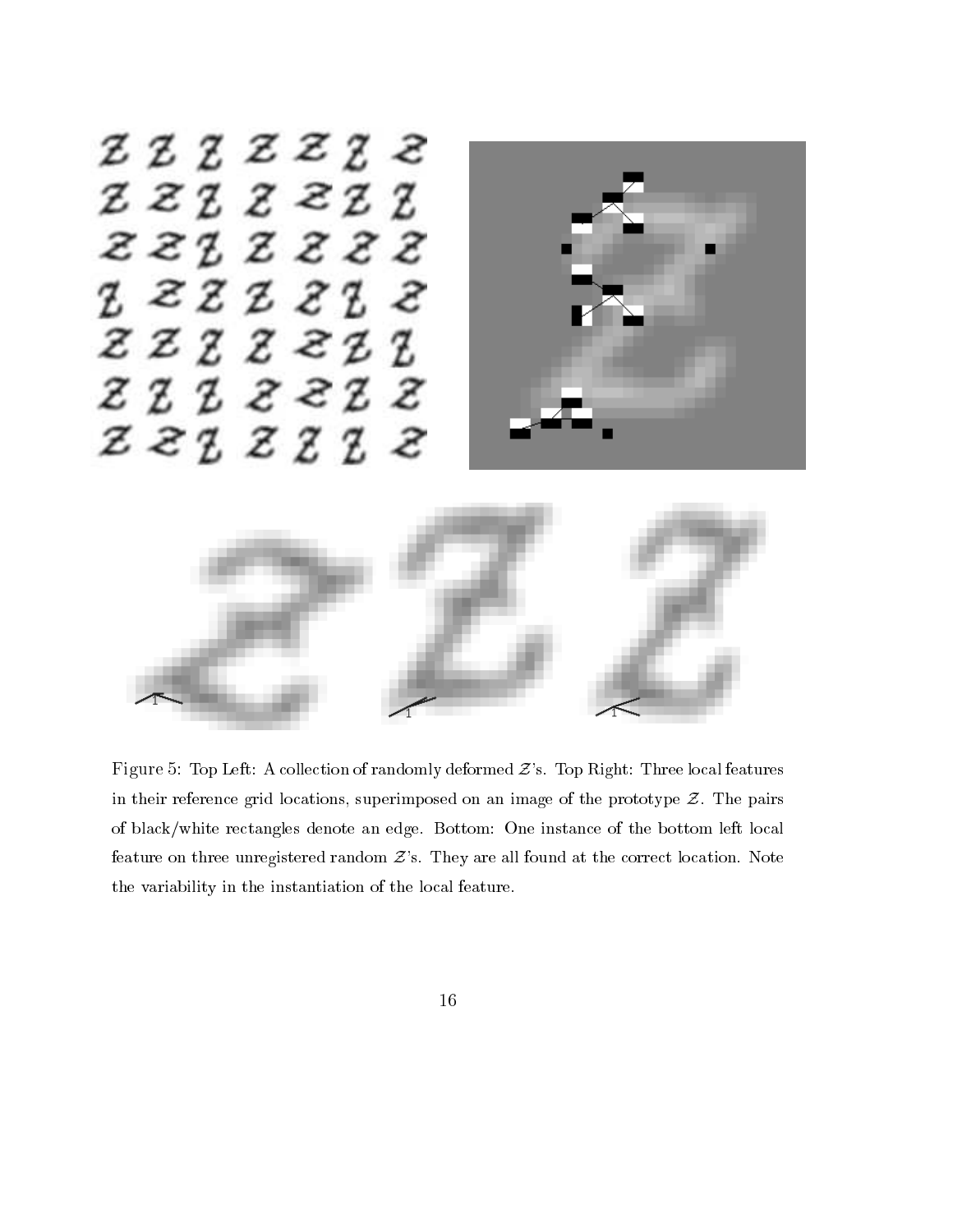a prototype by applying a random low frequency non-linear deformation and then a random rotation and skew. We also show a smoothed version of the prototype (which is not part of the training set) in the reference grid. The three black dots indicate the basis points  $z_1, z_2, z_3$  (see Section 2). Also superimposed are three local features identified for this class of objects at their model locations in the reference grid. Each pair of black/white rectangles denotes an edge at one of the four orientations. The three local features represent one of the triangles in the model. Note that the actual instances on training data vary considerably in their locations. However the invariance incorporated in the search for these triangles accommodates these variations. The bottom row shows three  $\mathcal{Z}$ 's with an instance of one of the features. The images are not registered and the feature was detected on the unregistered images. In a test data set of 100 perturbed symbols all of these local features were found in over 50% of the symbols at the correct location.

#### Invariant Search 6

The triangles provide a straightforward mechanism for incorporating invariance into the search for candidate bases. Given an image and a model triangle triangle  $\Box$  (yi; yi; yk) for the local features instances instances instances of these local features of these local features of these local features of the search features of the search features of the search features of the search features of t which form a triangle *similar* to the model triangle  $\Delta$  up to small perturbations and a scaling of  $\pm$ /- 25%. The image-wide search for similar triangles is equivalent to a search for a global arrangement, see section 4.2 with  $v_1 = (y_j - y_i), v_2 = (y_k - y_i)$ , and the size of  $\mathcal{B}_1$  and  $\mathcal{B}_2$  on the order of a hundred pixels.

Given a triple of local features i; i; yi; yi; yi; at locations yi; yi; yh, you are reference grid, the steps of the search are the following

- 1. Precompute the locations of all local features in the image.
- $2.7$  assume to the instance of local feature in the image  $\alpha$  in the image  $\alpha$  .  $\alpha$  is  $\alpha$  .  $\alpha$  ,  $\alpha$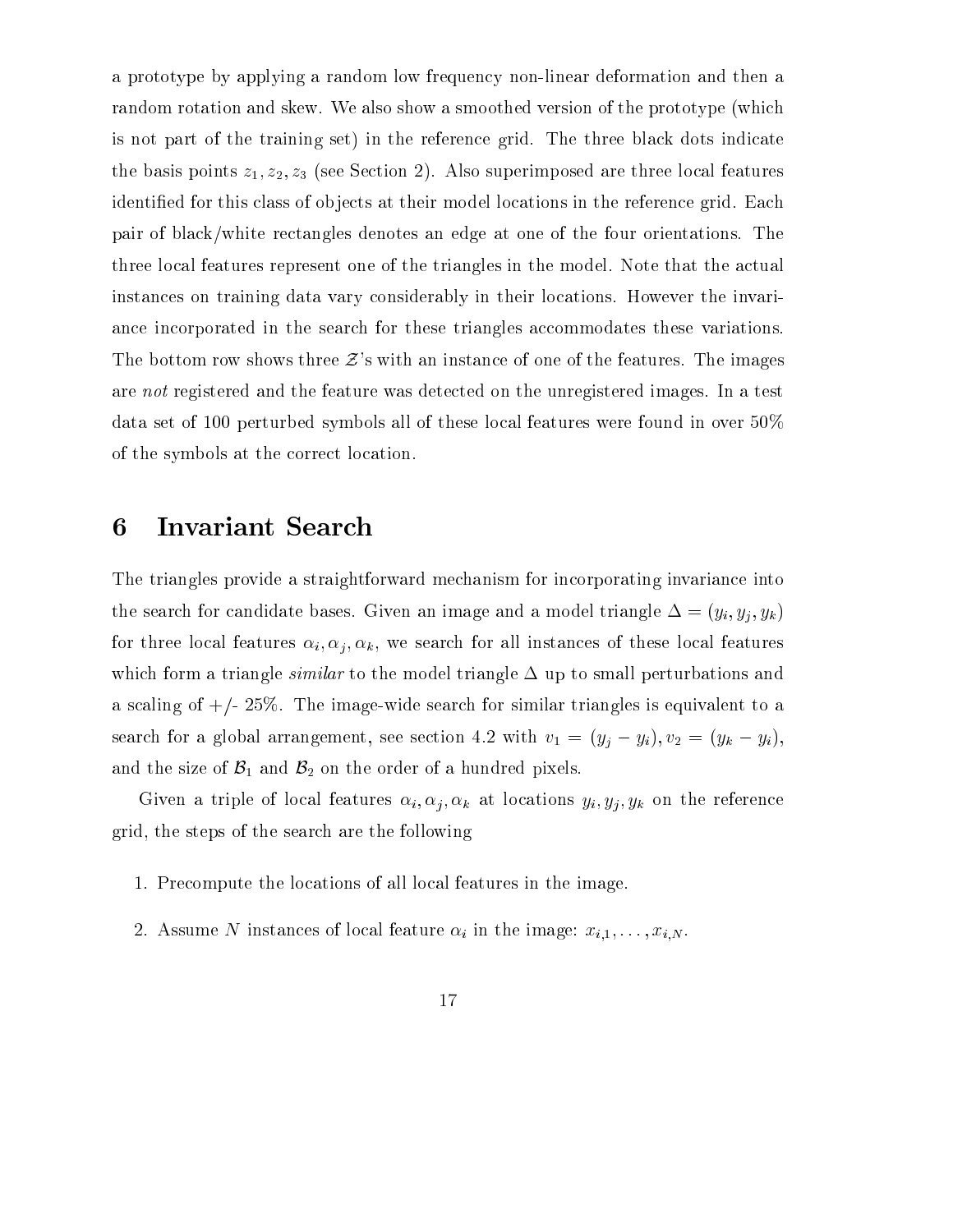- 3. For <sup>n</sup> = 1; : : : ; N ; nd all instances of j in xi;n <sup>+</sup> B1; call these xj;1; : : : ; xj;M  $(M \text{ may be } 0).$ 
	- For m  $\gamma$  ,  $\gamma$  is the rotation of  $\omega_{1,m}$  ,  $\omega_{1,n}$  , to be the rotation determined by the rotation determined by the rotation of  $\omega$ vector xj;m xi;n. For each instance of <sup>k</sup> at xk <sup>2</sup> xi;n <sup>+</sup> Rxj;mxi;nB2, determine the ane map  $\alpha$  ,  $\alpha$  is  $\alpha$  into  $\alpha$  into  $\alpha$  into  $\alpha$
	- Add  $(Tz_1, Tz_2, Tz_3)$  to the list of candidate bases.

An important constraint is that the size of the regions  $\mathcal{B}_1, \mathcal{B}_2$  used in the imagewide search for the global arrangements be sufficiently large to guarantee that "coverage" at the reference pose extends to coverage in global coordinates (see Section 8.3 below). Specifically, we demand that if the registered ROI of a basis has at least three local features in the internal features in the form internal membershed neighborhoods in the case in the reference grid, then this ROI will in fact be "hit" in the sense of finding an instance of the corresponding global arrangement in the original image coordinates. This is accomplished by choosing the size of the regions  $\mathcal{B}_1, \mathcal{B}_2$  to be on the order of one hundred pixels. Specifically, in our applications it was sufficient to take  $\mathcal{B}_1$  at most 11 - <sup>11</sup> (to accommodate the required range of scales) and B2 at most <sup>7</sup> - 7.

#### $\overline{7}$ Final Classification

Final classification means assigning the label "object" or "background" to each candidate basis. This final disambiguation might be more computationally intensive than selection; this was our experience with detecting faces. One reason is that final classification generally requires both geometric and grey level *image normalization* whereas visual selection does not, at least not in our scheme. In our experiments, geometric normalization means registering the ROI around the basis to the reference grid and grayscale normalization means standardizing the registered intensity data. Similar techniques have been used elsewhere. After normalization, one typically computes a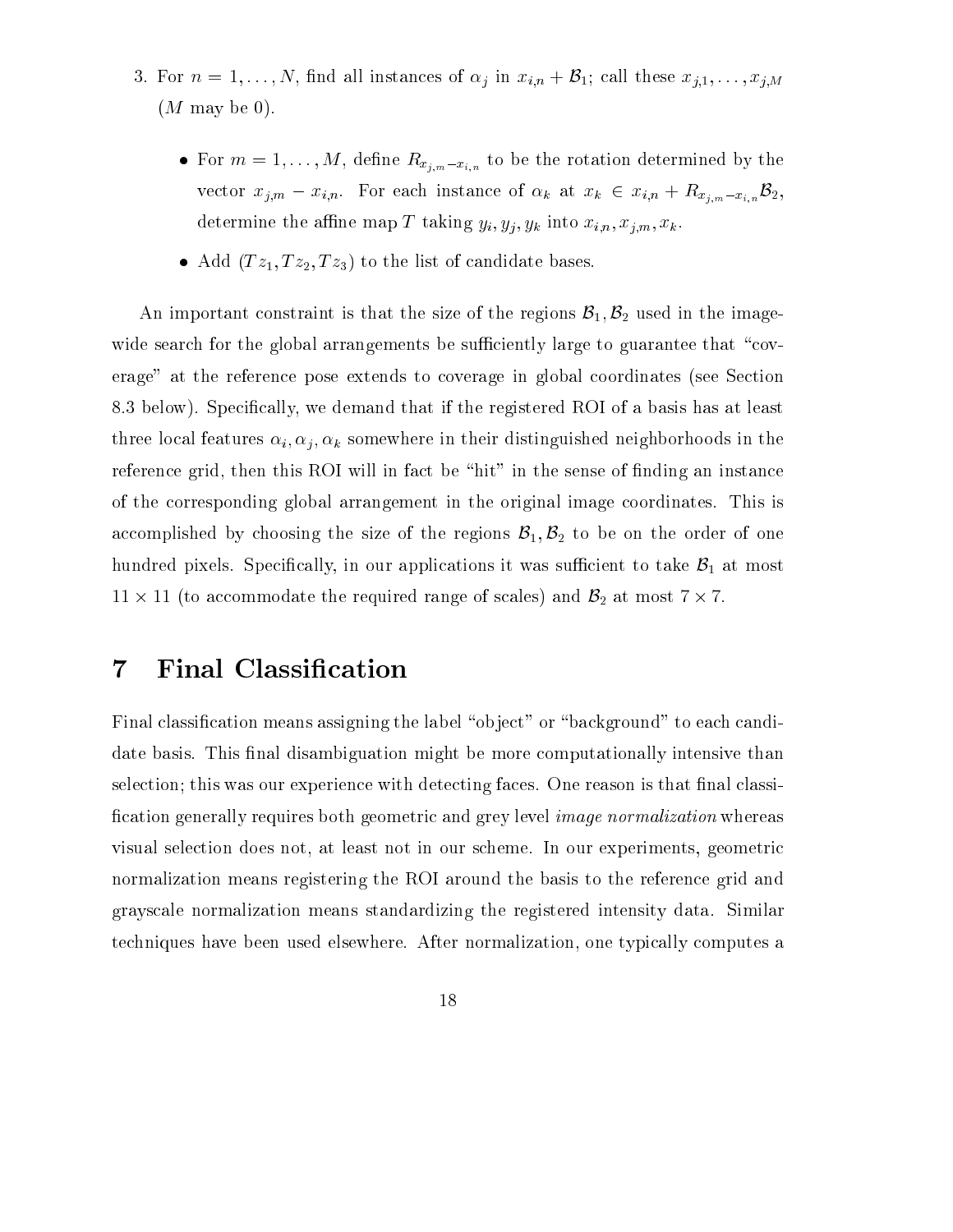xed-length feature vector and classies the candidates based on standard inductive methods (e.g., neural networks). The training set contains both "positive" examples from the object class and "negative" examples, which might be false positives from the selection stage. In our case we use regions-of-interest which are flagged by the triangle search in the types of generic images mentioned earlier.

We use classification trees for the final step. We recursively partition registered and standardized *edge* data. For each location in the reference grid we have four binary variables indicating the presence of one of the four edges in a 3 - 3 neighborhood of that point. When a candidate basis is detected, the associated affine transformation maps the locations of the edges in the ROI of the candidate basis into the reference grid, yielding a binary feature vector with one component for each of the 4 types of edges and each pixel in the reference grid. Several tens of trees are grown and aggregated as in Amit & Geman (1997). The use of multiple trees together with photometrically invariant edge features provides a robust classifier.

Visual selection - the search for the global arrangements - together with final classification stage is therefore highly coarse-to-fine. One way to see this is that the organization of each step is tree-structured. For example, the edge fragments are defined as conjunctions of comparisons of intensity differences, organized as a vine; the search is terminated as soon as one comparison fails. Similarly, the point process determined by a local grouping is a thinning of the point process corresponding to the central edge; if the second edge is not found in the subregion determined by the central one (see Figure 2), the search is abandoned, and so forth. Finally, the global arrangements are strictly scarcer than the constituent local groupings and this search also has an underlying tree structure. This explains why the spatial distribution of processing illustrated in Figure 1 is so asymmetric. In contrast, if a neural network is trained to detect faces at a reference scale and then applied to every (or many) subregions of the image, the corresponding distribution would be more or less flat.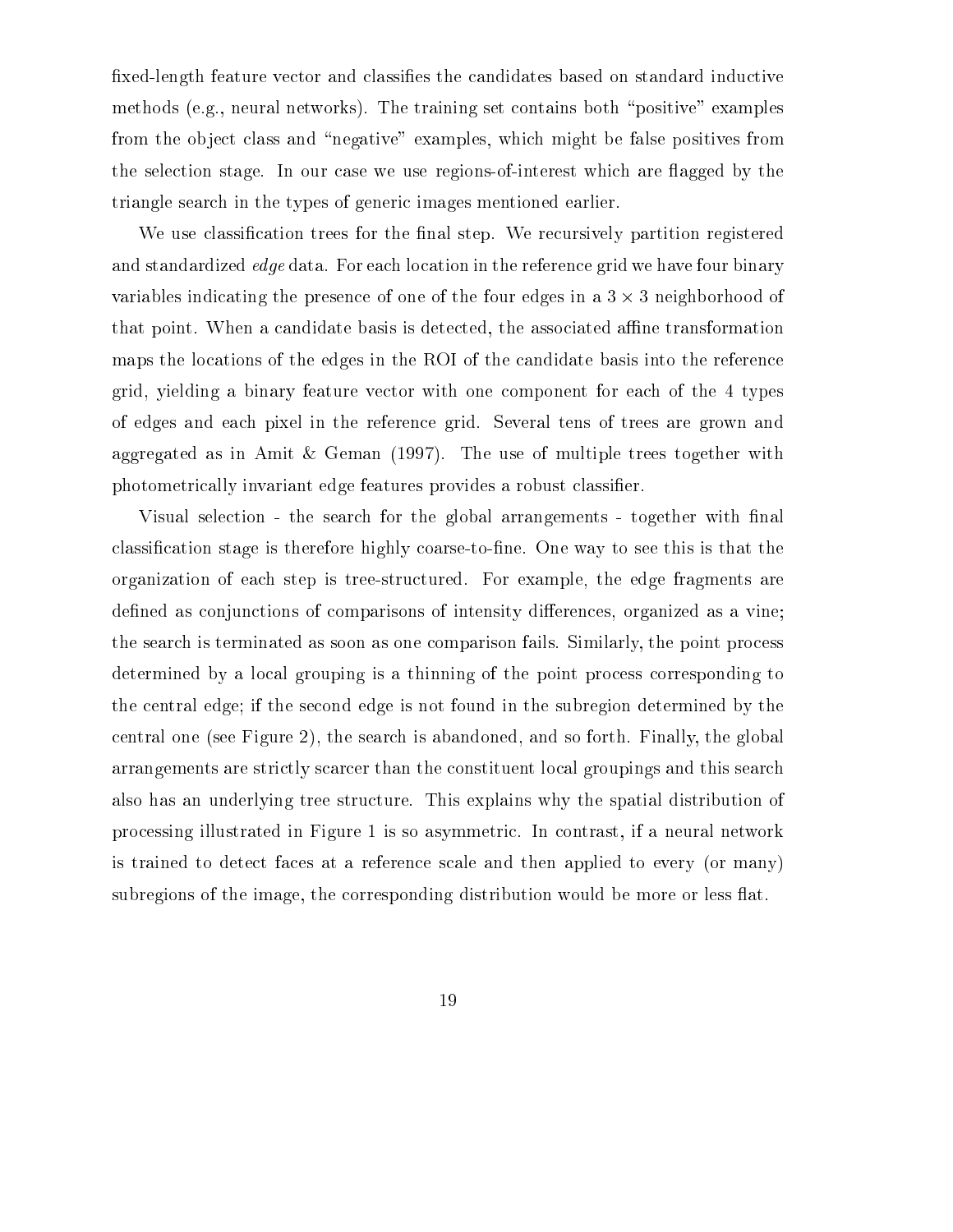# 8 Background Densities and Parameter Selection

In this section we present some empirical results on the "statistics" of the local features defined above in generic images obtained from the web. These results guide the choice of parameters in order to obtain conditions **LIII**, **GI**, **GII**, which remain to be verified.

#### 8.1 Density of Local Features

The "background density" of local features was estimated from 70 images randomly downloaded from the web. The local features were chosen by varying the number of edges Nedges (from <sup>2</sup>7) and the size of the subregions Npixels (from <sup>7</sup>40) and using different shapes for the subregions. For each local feature we calculated the *density per pixel*, denoted  $\lambda_{local}$ , in each of the 70 image and computed the average,  $\lambda_{local}$ , over images. We then regressed the log density on Nedges and Npixels, obtaining

$$
\log \bar{\lambda}_{local} = -5.96 - .64N_{edges} + .15N_{pixels} \tag{1}
$$

with  $R^2$  of 95%. It follows that, even at relatively close distances, the dependence among the individual edge fragments is such that if  $\mu_{\rm{u},0,0}$  is the individual  $\alpha$ the density itself scales like  $(e^{i\pi/2})^{new}$   $\approx$   $(0.5)^{new}$ . In particular, property LIII (low background density) is clearly satised in the ranges of parameters presented in Section 8.3 below.

Despite the high correlation, which is due to the averaging over images, there is substantial variation in the density from image to image. On the natural log-scale this variation is of order of  $\pm 1$ . In Table 1 we display the mean and standard deviation of the log-density for Npixels <sup>=</sup> <sup>10</sup> pixels for various values of Nedges. The value Nedges <sup>=</sup> <sup>0</sup> corresponds to the density of each of the four edges.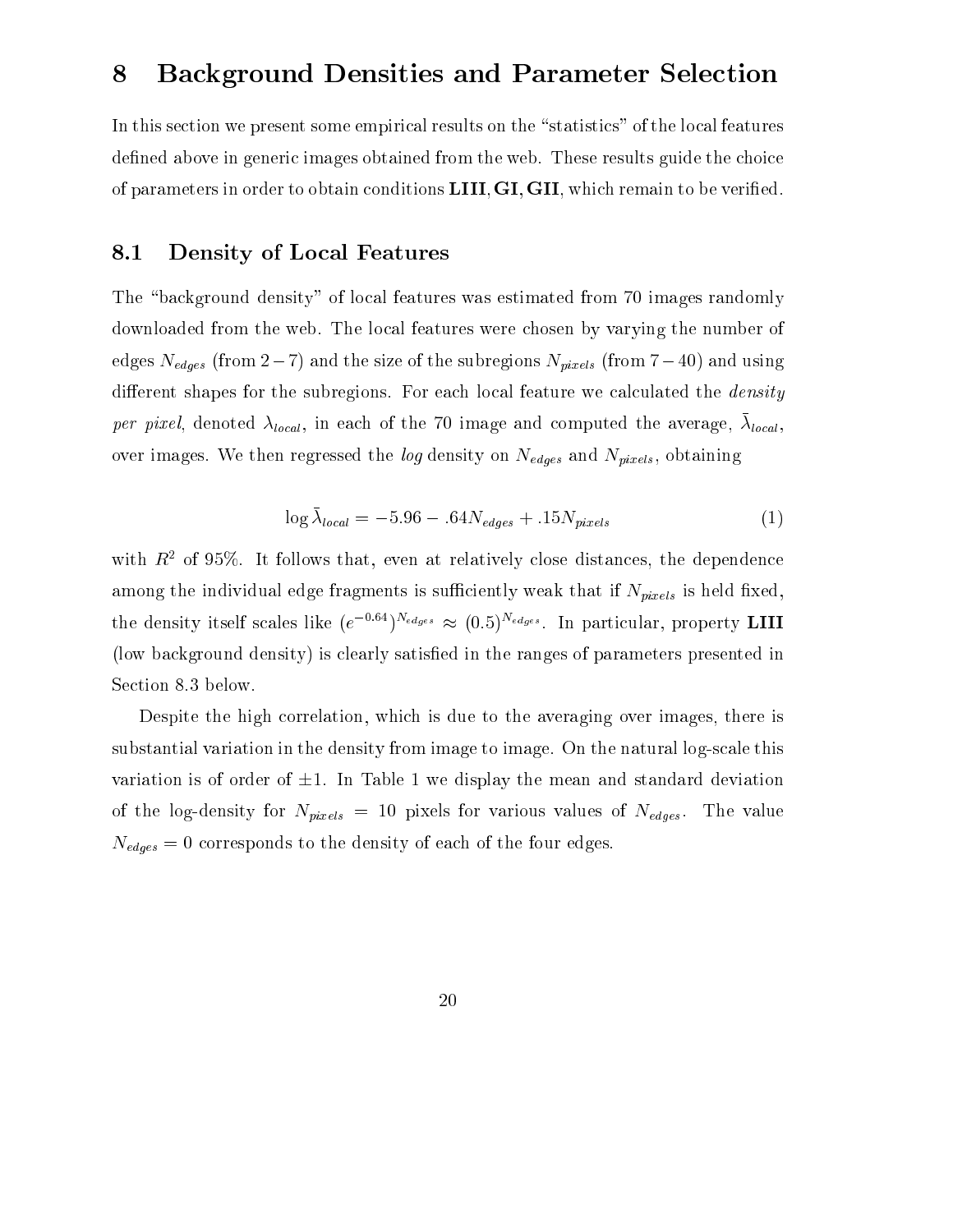| $N_{edges}$ |        |        |        | $\Omega$<br>÷ |         |         |      |
|-------------|--------|--------|--------|---------------|---------|---------|------|
| mean        | $-3.8$ | $-4.7$ | $-5.2$ | $-5.7$        | $-6.3$  | $-6.9$  | -7.5 |
| std         | .65    | .83    | .87    | .97           | $.95\,$ | $.93\,$ | .92  |

Table 1: Mean and standard deviation of local feature log-density over 70 random images for values with values of the Nedges, with Nedges, with Nedges, with Nedges, with Nedges, with Nedges, with Ne

#### 8.2 Density of Triangles

Consider again a triangle based on three local groupings  $\alpha_0, \alpha_1, \alpha_2$ . We used the 70 images to determine typical triangle densities in real images over a wide range of sizes for  $\mathcal{B}_1, \mathcal{B}_2$  and offsets  $v_1, v_2$  (triangle shapes). We searched for all instances of each triangle in each image. The density of the global arrangements can be predicted rather well from the density of the local features. If the three point processes defined by  $\alpha_0, \alpha_1, \alpha_2$  were actually Poisson, each with the same density  $\lambda_{local}$ , and if these processes were mutually independent, then the density of the corresponding triangle would be

$$
\lambda_{global} = \lambda_{local}^3 \cdot |\mathcal{B}_1| \cdot |\mathcal{B}_2|,\tag{2}
$$

assuming we ignore small clustering effects. In fact, the observed density of the triangles nearly obeys this equation. In an additional test we replaced the exponent 3 in the expression for global by a parameter  $q$  and estimated in the structure  $q$  and  $p$  maximum likelihood and  $\sigma$ based on the *counts* of the global arrangements. The maximum is very close to  $\eta = 3$ with negligible variance.

Still, there are important exceptions to this seemingly straightforward Poisson analogy. For example, if  $\alpha_0$  and  $\alpha_1$  are both horizontal groupings of horizontal edges, and if  $v_1$  respects this orientation, then *long range correlations* become significant and affect the estimates given above. Thus, knowing the local densities and given the near-Poisson nature of the corresponding point processes, one can obtain reasonable upper bounds on the densities of the global arrangements in generic scenes.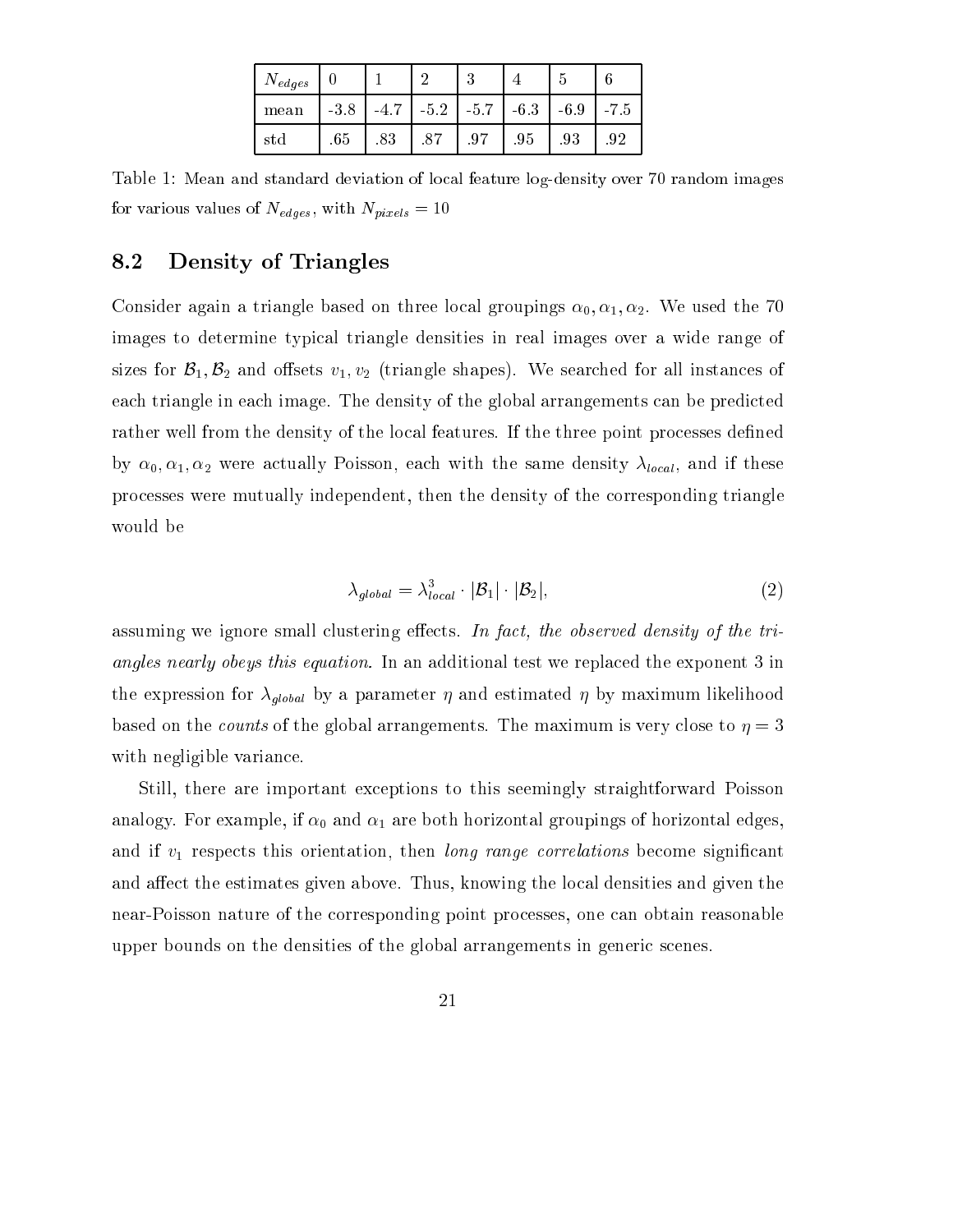#### 8.3 Choosing the Parameters

In order to estimate the likelihood of a missed detection, and thereby guide the choice of parameters, we need to estimate the probability that a registered ob ject does not have any of the triangles (with the vertices in their distinguished neighborhoods). This is equivalent to having less than three of the local features at the specified locations. Recall that in training we kept only those local features which were over some threshold  $\tau$ . Assuming independence of these features on registered data, and assuming the different fractions are approximately equal, we determine the false negative probability by a simple calculation using the binomial distribution. We can then choose  $N_{types}$ , the number of local features, in order to acquire the "coverage property" GI and maintain an acceptable level of error. We note that these estimates only require a small amount of training data since only the frequencies of local features are compiled and a degree of invariance is built in.

We calculated the frequencies of the special local features identified for faces in a training set of 300 faces as a function of the Nedges as a function of  $\mu_{\mu\nu}$  (Apply). For the set of the set group is a strong is a strong linear relation with the number  $\sim$  the strong of edges and the  $\sim$ size of the regions, Npixels. The regression yielded f req = :57 :09Nedges <sup>+</sup> :03Npixels, with  $R^2 = 93\%$ . (Similar behavior is observed for randomly deformed latex symbols.) Choosing Nedges <sup>=</sup> <sup>3</sup> and Npixels <sup>=</sup> <sup>10</sup> yields frequencies on the order of 50% which in turn leads to very low false negative rates with only order Ntypes <sup>=</sup> <sup>10</sup> local features; these are the values used in the experiments reported in the following section as well as in in Amit et al. (1998). Clearly the local variability of the object class is crucial in determining these frequencies. However, it is not unrealistic to assume that, after factoring out linear variability, there are a good number of local groupings which appear in approximately  $50\%$  of the object images, near a fixed location of the reference grid.

With these choices for the Nedges; Nedges; International of the density local of the local of the local of the reatures is then order 10  $\,$  . It follows from equation (2) that the density  $\lambda_{alobal}$  of the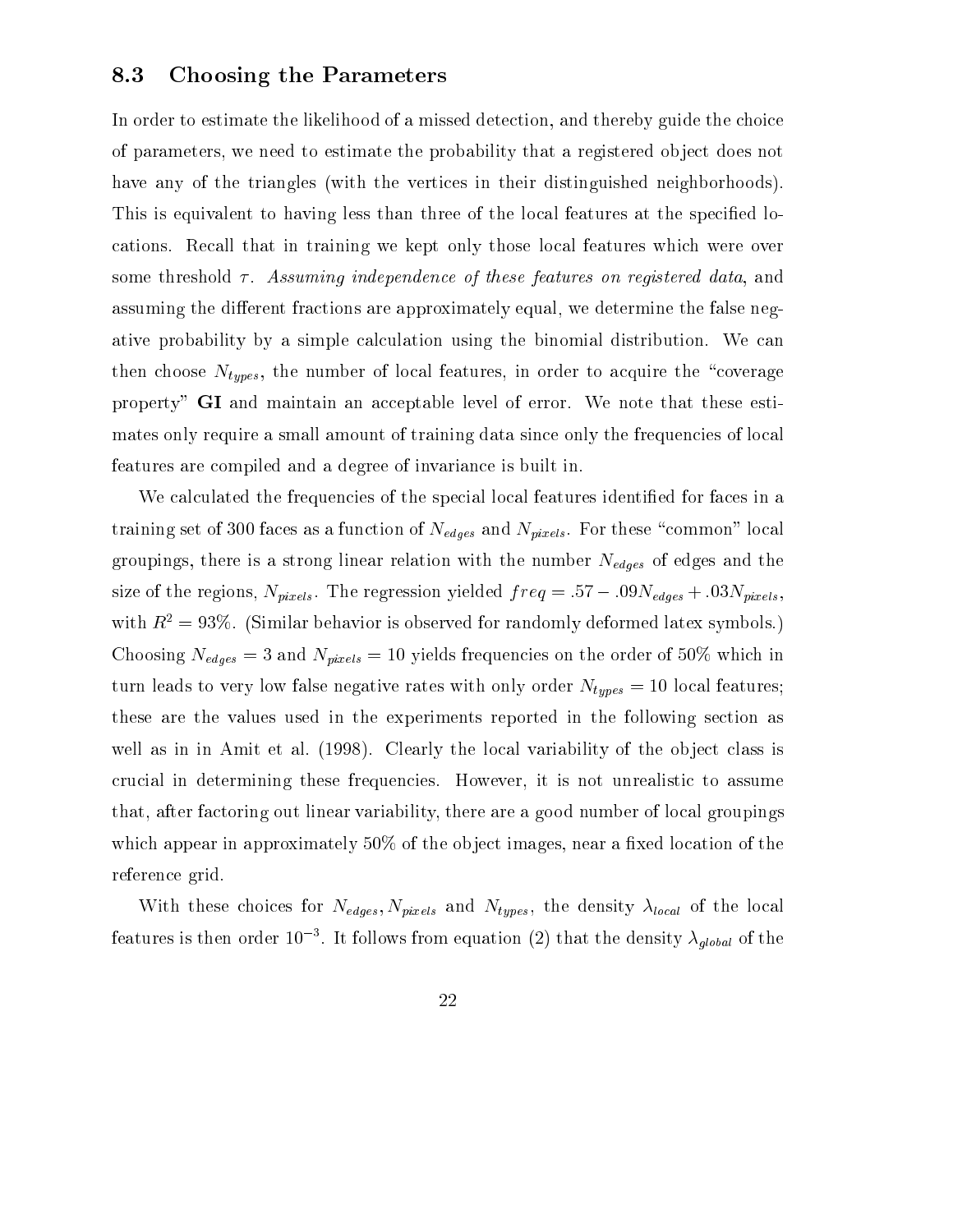global arrangements is order 10 °. Since there are 120 model triangles, the density of detected global arrangements (and hence candidate bases) is order  $120 \times 10^{-10}$ 103 , or approximately several tens per 100<sup>2</sup> pixels. Thus we see that, indeed, the conjunctions are very rare events in the background population, which is property GII.

In summary, it is possible to choose the parameters in order to achieve specific constraints on false alarms, missed detections and computation time. Of course there are the usual trade oscilation in the contrest plane in DINNES are the NPIXES are held are held the held and h ing Ntypes increases the number of false alarms but decreases the false negative rate, and similarly for  $N_{pixels}$ .

### 9 Experiments

The selection of candidate bases is determined by an image-wide search for the particular global arrangements which represent the ob ject class, as discussed above.

In Figure 6 we show detection experiments including both visual selection and final classification, for the LaTeX symbols  $\&$  and  $\&$  and for faces. The two symbol detectors are trained with 32 samples. The test images are  $250x250$  artificial scenes which contain 100 randomly chosen and randomly placed symbols in addition to the target one. The negative training examples were extracted from real scenes not the artificial scenes illustrated in Figure 6; consequently, the detection algorithm is independent of the particular statistics or other properties of these synthetic backgrounds. The lefthand panels of Figure 6 show all bases detected in the selection phase. Observe that a basis represents a precise hypothesis regarding the pose of the ob ject. Processing time is approximately 20 seconds on a 166Mhz laptop pentium and 3 seconds on a Sparc 20.

For faces we trained on 300 pictures of 30 people (10 images per person) taken from the Olivetti database. The algorithm was tested on images from Rowley et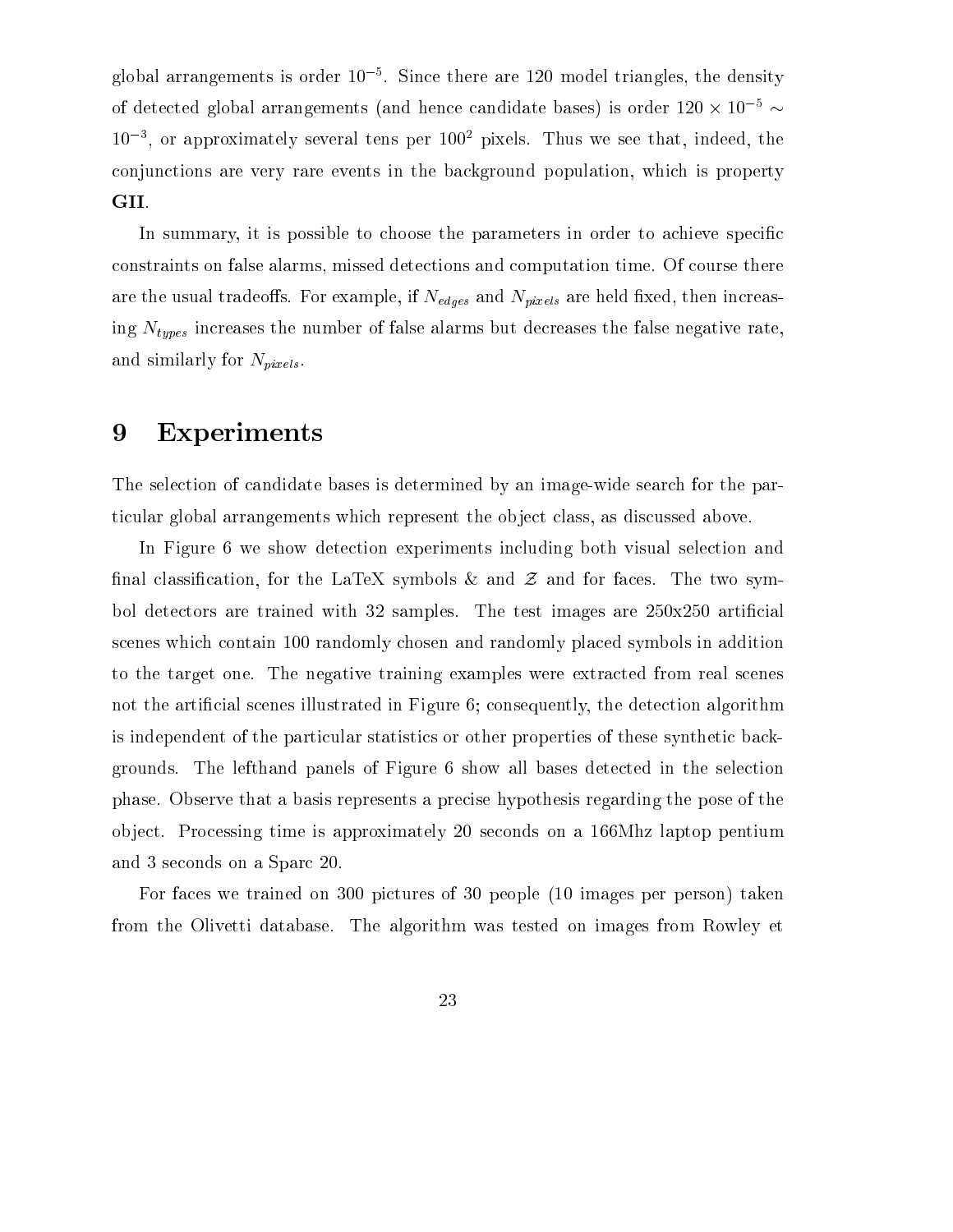

Figure 6: Top Left: All bases flagged by the &-detector. Top Right: Final decision. Middle - same thing for a  $\mathcal Z$  detector. Bottom - same thing for the face detector.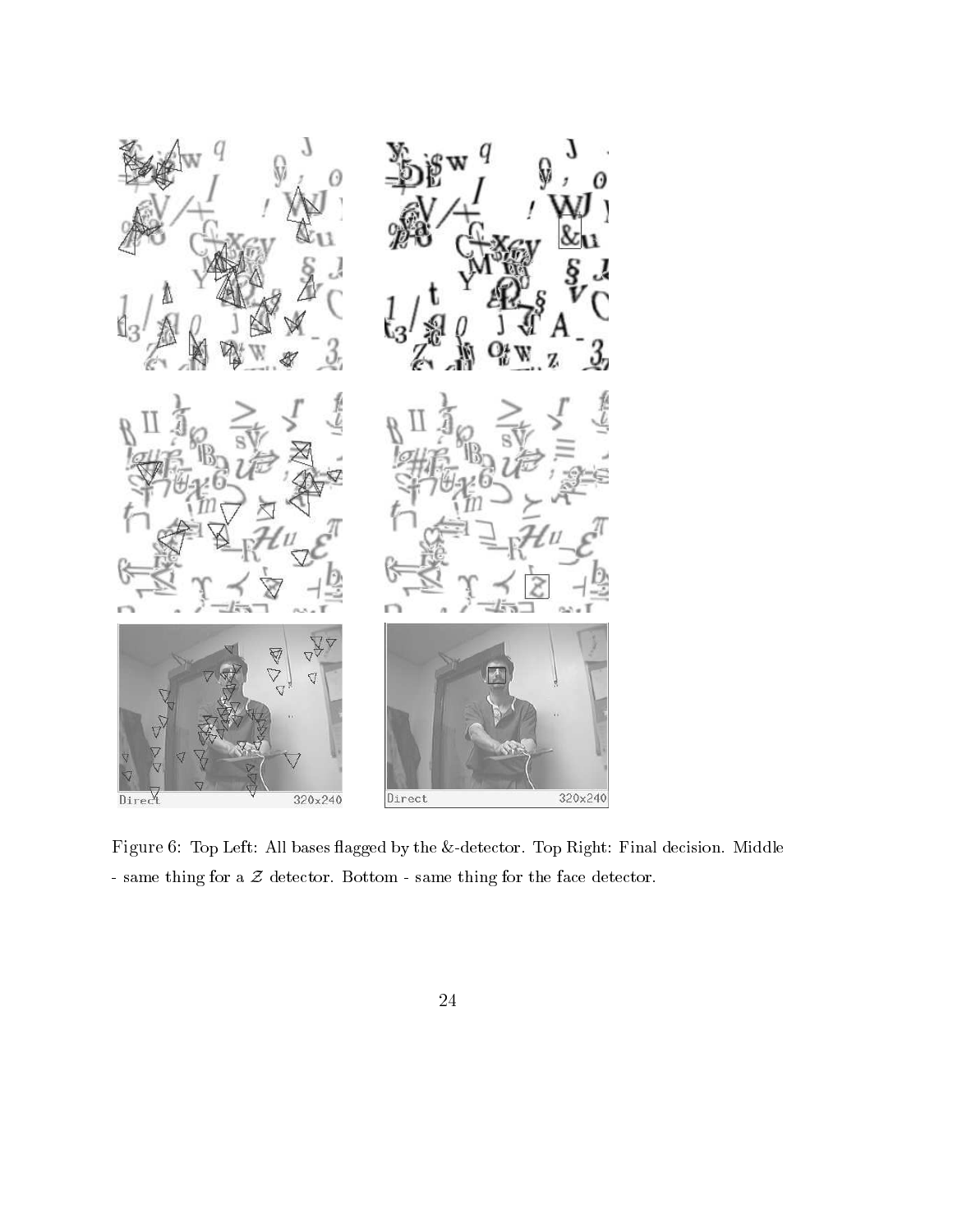

Figure 7: Top row: Experiments with occluded  $\mathcal{Z}$ 's. Bottom row: Experiments with occluded faces. The face is found during selection in all three images, but only retained during final classification in the lefthand one.

al. (1998) (for example Figure 1), and images captured on the Sun Videocam (for example Figure 6). Processing time on a Sparc 20 is approximately .5 seconds per 100 - 100 subimage. All computation times reported include six applications of the algorithm at different resolutions obtained by downsampling the original image by factors ranging from 1 (original resolution) to  $1/4$ . About half of the processing time is spent in detecting the edges and the local groupings. Both operations are highly parallelizable.

In hundreds of experiments using pictures obtained from the videocam and Rowley's Rowley et al. (1998) database the false negative rate of the visual selection stage is close to zero. Note that the visual selection part of the algorithm is inherently robust to partial occlusion. Since only three of the model features need to be found, the ob ject is still detected if parts of it are degraded or occluded. It is hard to quantify these statements; however, in Figure 7 we show some results.

Some faces are lost during final classification. The main reason seems to be that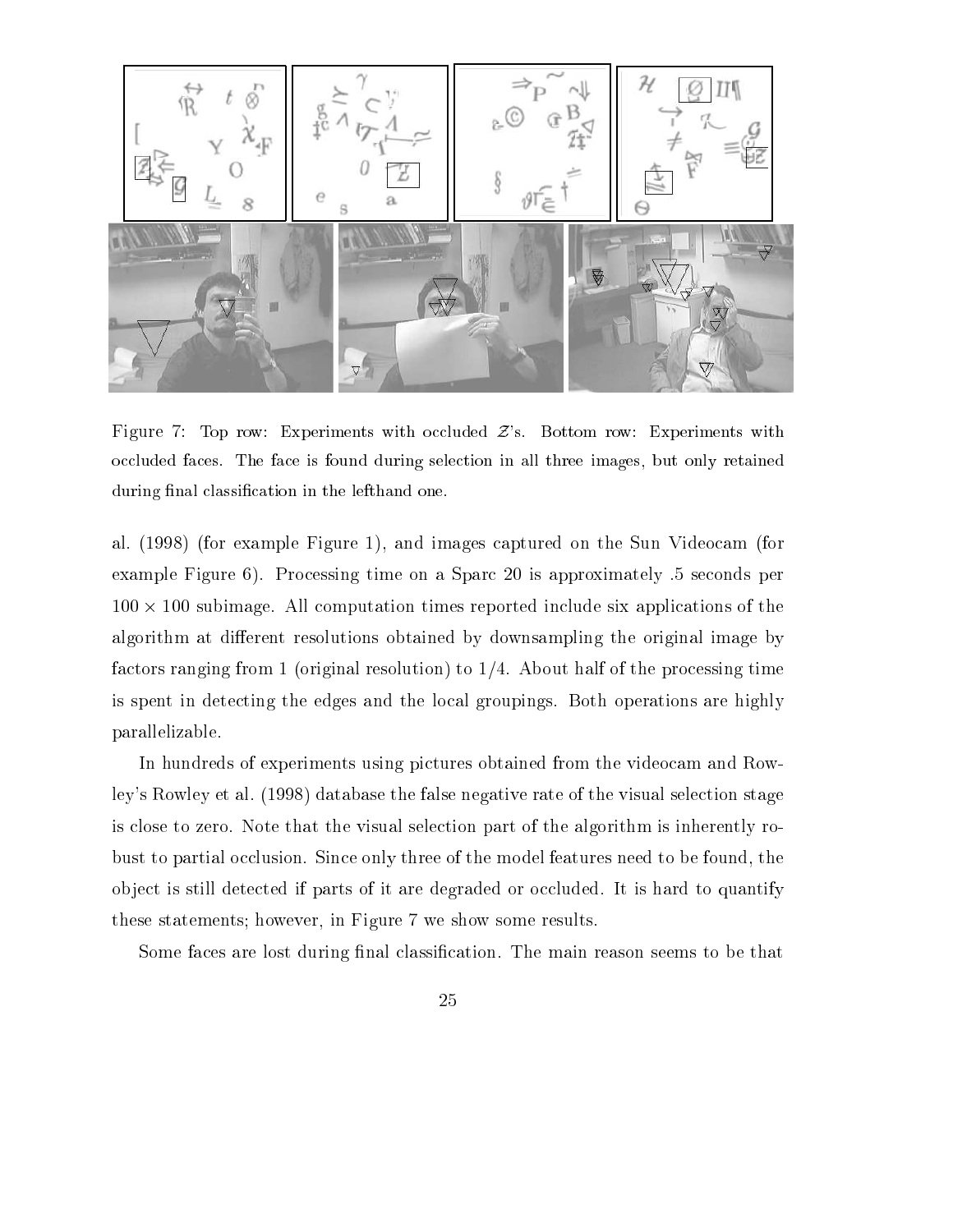the final classifier is still trained using the 300 faces in the Olivetti training. This is a rather homogeneous data set in terms of lighting conditions, and other characteristics. One would need a larger number of examples of faces to improve the performance of this stage. Numerous results can be found at 'http://galton.uchicago.edu/ $\sim$ amit/faces'.

### 10 Biological Vision

Our model was not conceived to explain how real brains function, although we have borrowed terms like "visual selection" and "foveation" from physiological and psychological studies in which these aspects of visual processing are well-established. In particular, there is evidence that object detection occurs in two phases - first searching for distinguished locations in a rather large field of view and then "focusing" the processing at these places. In this section we investigate some compelling links between our computational model and work on biological vision. We also consider an implementation using the architecture of artificial neural networks.

We have assumed that the only source of information for visual selection is grey level values from a single image; there is no color, motion or depth data. In other words, the procedure is entirely shape-based. It is obvious on empirical grounds that human beings analyze scenes without these additional cues. In addition, there are experiments in neuropsychology (e.g., Bulthoff  $&$  Edelman (1992)) which indicate that 3D information is not crucial.

Our selection model has three clearly distinct levels of computation:

- Level I edge fragments;
- Level II local groupings of fragments;
- Level III global arrangements of local groupings.

Level I roughly corresponds to the basic type of processing believed to be performed in certain layers of V1 Hubel (1988). Level II involves more complex operations which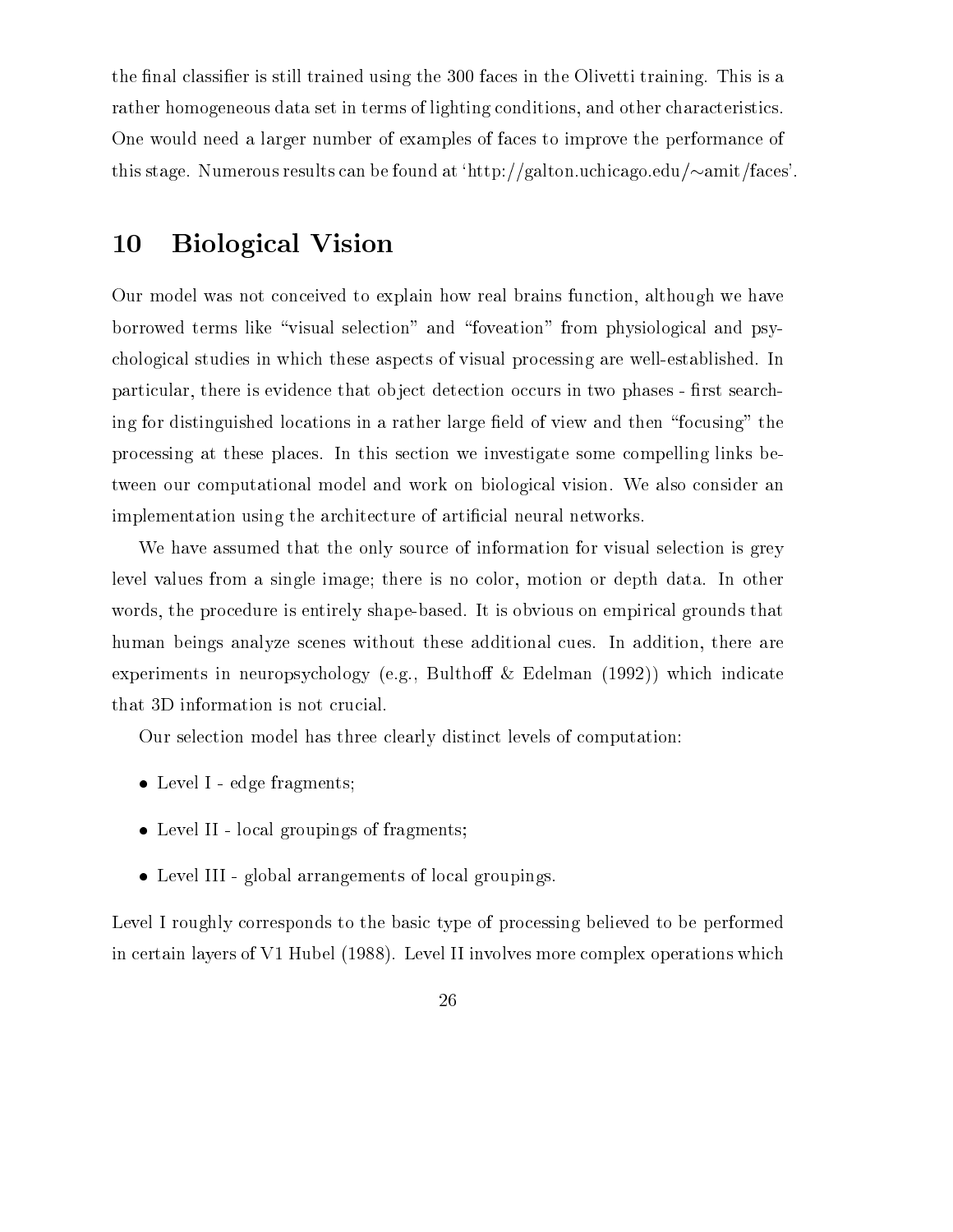might relate to processing occurring in V2; and Level III could relate to functions of neurons in IT. These connections are elaborated in the next two subsections.

### 10.1 Flexible Groupings and Illusory Contours

How regular are the grey level patterns which activate cells in the brain? There is evidence of cells in various areas which respond to rather general stimuli. For example, in V1 there are responses to edge-like patterns which are orientation-dependent but contrast- independent Schiller et al. (1976). And in von der Heydt (1995) there is a review of the neurophysiological evidence for V2 cells responsive to "illusory" or "anomalous" contours; even in V1 according to Grosof et al.  $(1993)$ . These cells respond equally well to an oriented line and to an occluded or interrupted line. They also respond to gradings which form the preferred orientation. Finally, cells in IT also respond to loose patterns and even to configurations which are difficult to name Fujita et al. (1992). One interpretation of these experiments is that these cells respond to a *flexible* local configuration of edges constrained by loose geometrical relationships. Activation does not require a complete, continuous contour at a certain orientation; sufficient evidence for the presence of such a contour is enough.

This approach seems to be more robust and efficient than a finely-tuned search. Consider image contours arising from ob ject boundaries and discontinuities in depth, lighting or shape. Such contours are often partially occluded or degraded by noise and therefore continuous contours may not be sufficiently stable for visual selection. Moreover, given that one observes a several nearby edge fragments of a certain orientation, it appears wasteful to attempt to \ll in" missing fragments and form a more complete entity. Since objects and "clutter" are locally indistinguishable, the additional information gain might be small compared, say, to inspecting another region. More specifically, detecting three approximately colinear horizontal edges in close proximity might be a rather unlikely event at a random image location, and hence might sharply increase the likelihood of some non-accidental structure, such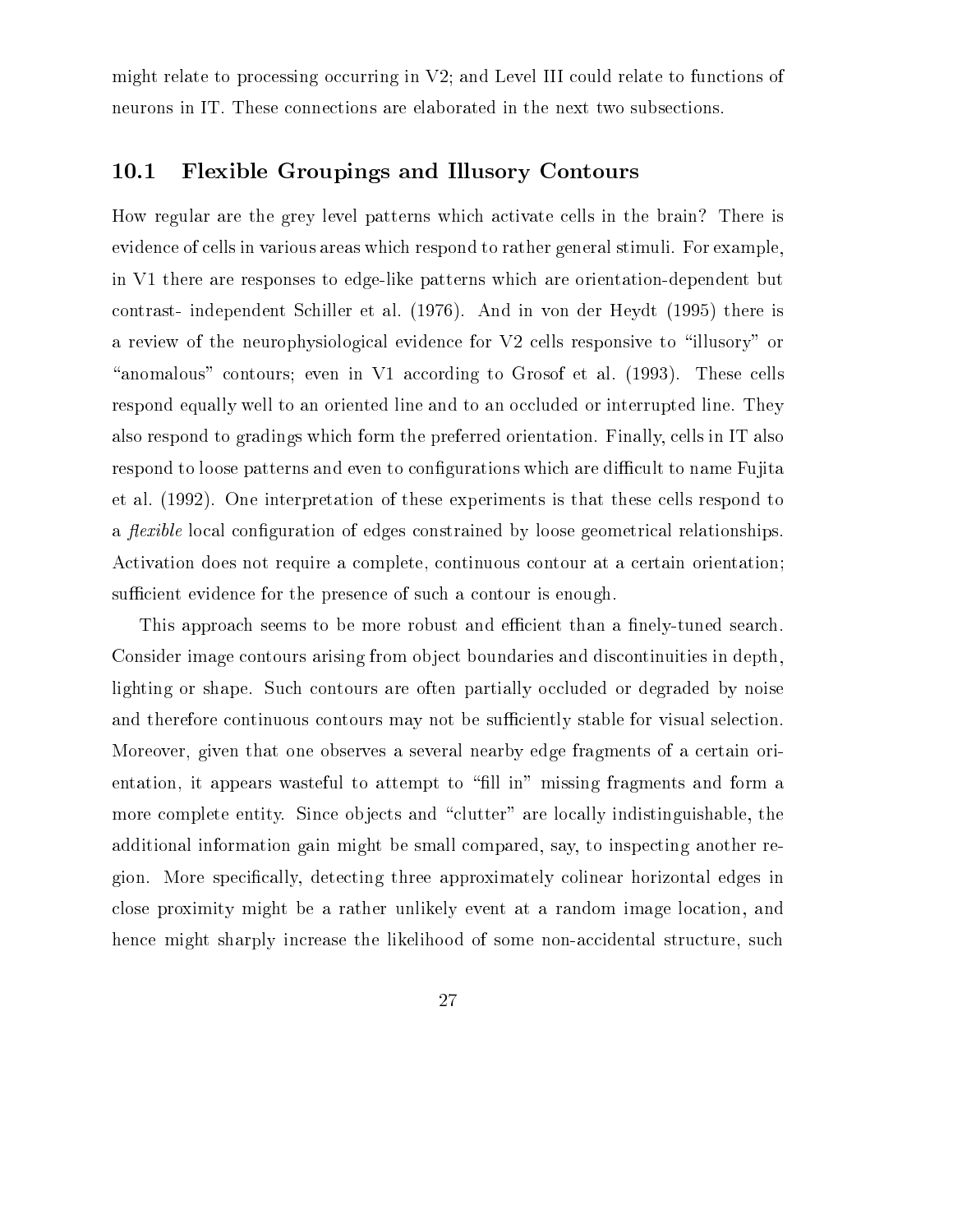as an object of interest. However, conditioned on the presence of these three edge fragments, and on the presence of *either* an object *or* clutter, the remaining fragments needed to complete the contour might be very likely to be detected (or very unlikely due to occlusion) and hence of little use in discrimination. The fact that the visual system at the very low levels of LGN responds to contrast and not to homogeneous regions of lighting is another manifestation of the same phenomenon. Finally, the computation of these flexible groupings is local and it is not difficult to imagine a simple feed-forward architecture for detecting them from edge fragment data.

#### 10.2 Global Arrangements and Invariance

There is clear evidence for translation and scale invariance within certain ranges in the responses of some neurons in IT, Lueschow et al. (1994), Ito et al. (1995). Most of these neurons do not select highly specic shapes. This is demonstrated in the experiments in Kobatake & Tanaka (1994) and in Ito et al. (1995) where successive simplications of the selective stimuli, and various deformations or degradations, still evoke a strong response. Moreover the time between the local processing in V1 and the responses in  $IT$ , which involve integrating information in a rather large field of view and at a large range of scales, is a few tens of milliseconds.

Suppose a neuron in IT responds to stimuli similar to the types of global arrangements discussed here, and anywhere in the receptive field and over a range of scales. Then the speed of the calculation is at least partially explained by the simplicity of the structure it is detecting, which is not really an object but rather a more general structure, perhaps dedicated to many shapes simultaneously. However, conditioned on the presence of this structure, the likelihood of finding an object of interest in its immediate vicinity is considerably higher than at a random location.

Put another way, the neurons in IT seem to have already overcome the problem of \moding out" scale, translation and other types of deformations and degradations. This would appear to be very difficult based on complex object representations. It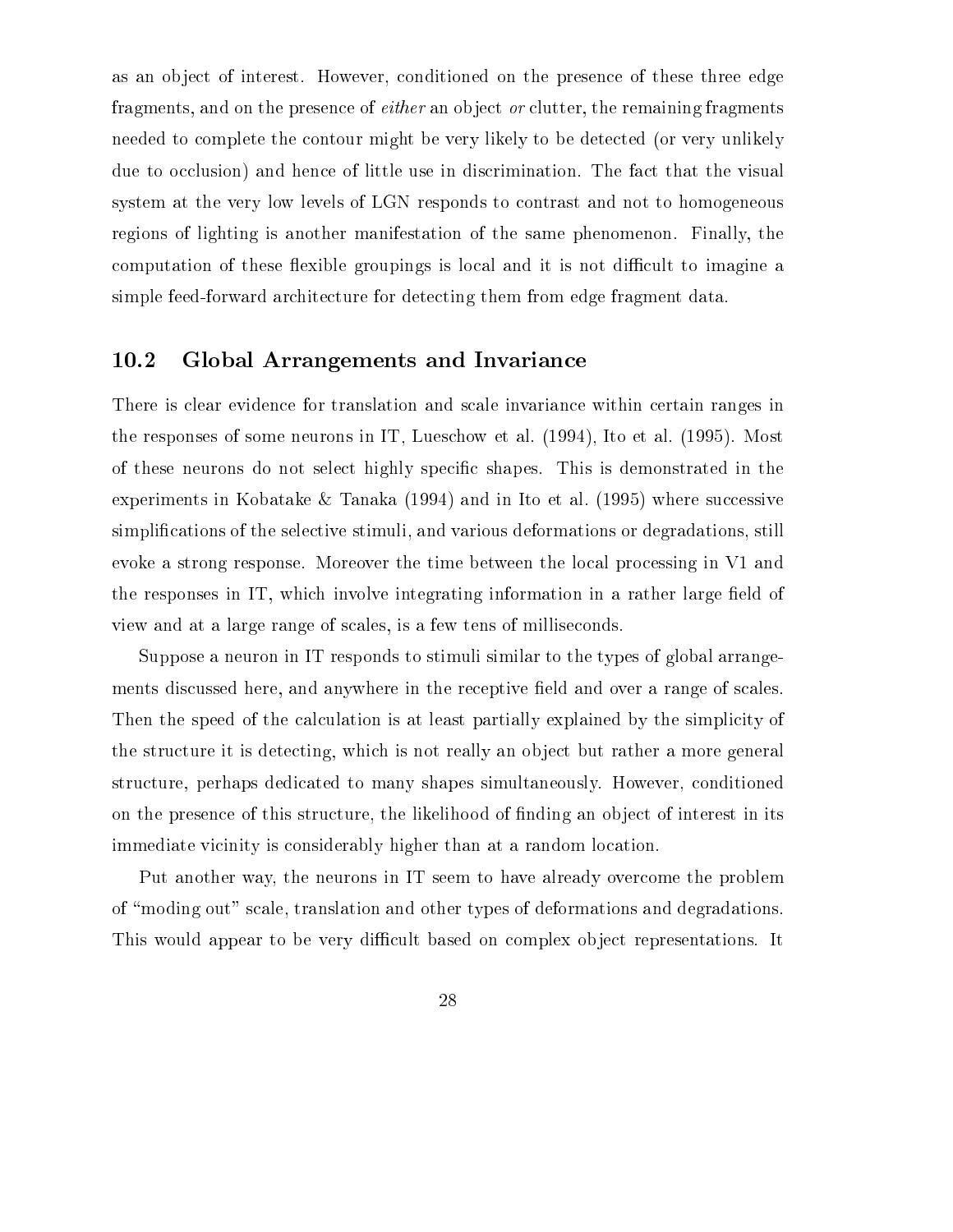is more efficient to use sparse representations for which it is easy to define those disjunctions needed for invariance. Scale and deformation invariance are achieved by taking disjunctions over the angles and distances between the local features; occlusion and degradation invariance are achieved by taking a disjunction over several spatial arrangements (the different triangles).

#### 10.3 Segmentation

There is no segmentation in the sense of a processing stage which precedes recognition and extracts a rough approximation of the bounding contours of the object. The classical "bottom-up" model of visual processing assumes that edge information leads to the segmentation of objects. This is partly motivated by the widespread assumption that local processing carried out in V1 involves the detection, and possibly organization, of oriented edge segments Hubel & Wiesel (1977), Hubel (1988). However, edge detectors do not directly determine smooth, connected curves which delineate well-defined regions and it is now clear to many researchers in both computer and biological vision that purely edge-based segmentation is not feasible in most real scenes von der Heydt (1995), Ullman (1996), at least not without a tentative interpretation of the visual input.

#### 10.4 Architecture

Our actual implementation of the visual selection algorithm is of course entirely serial. However, suppose we consider the type of multi-layer arrays of processors which are common in neural models and suppose a large degree of connectivity. Then what sort of architecture might be efficient for the detection of the types of global arrangements we have described? In particular, how would one achieve invariance to scale, translation and other transformations with a reasonable number of units and connections?

First it is clear that the edges and local features are easily detected in a parallel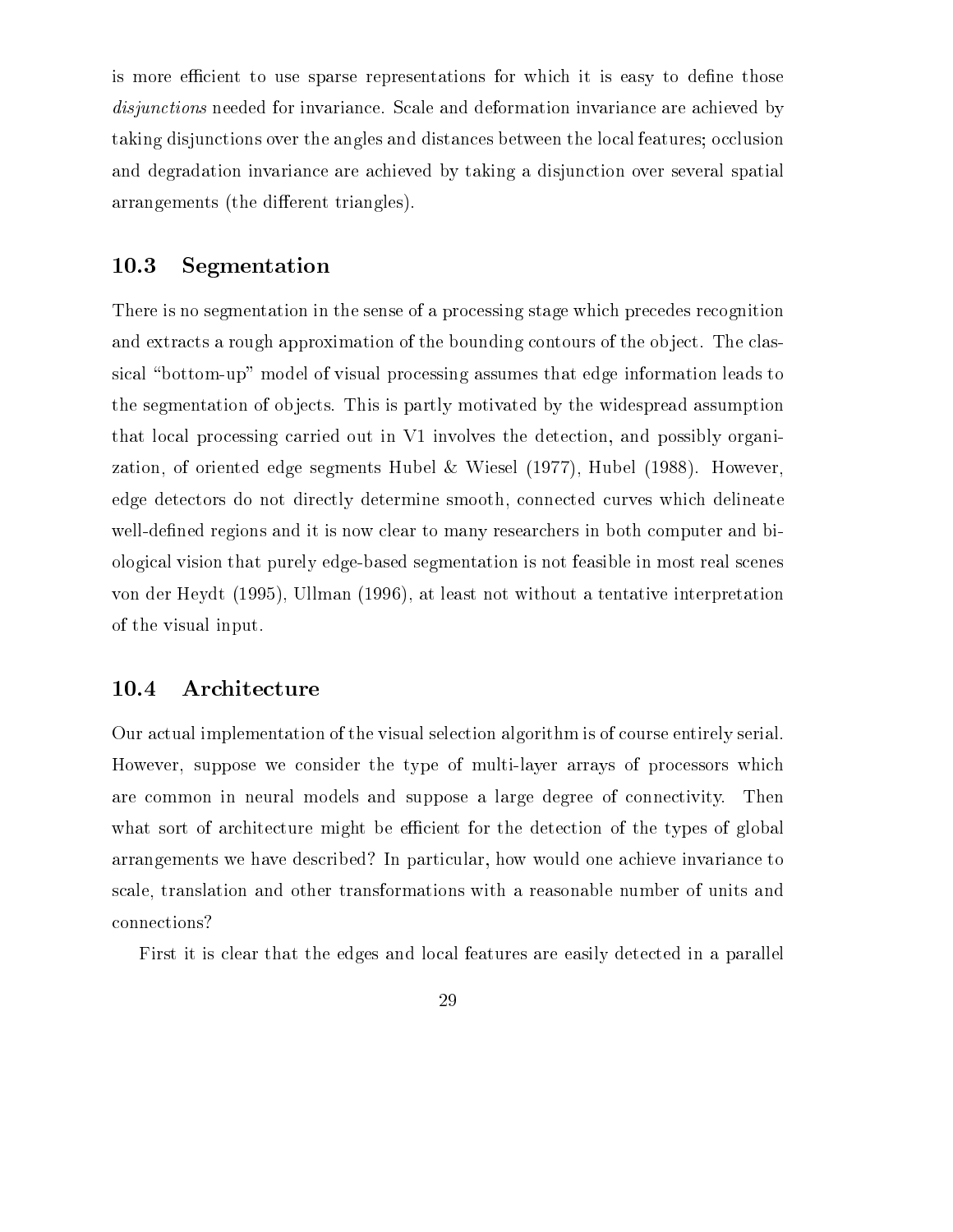

Figure 8: The  $P \vee i$  arrays detect the local features. The dots in the P arrays are points where the corresponding local feature was found. The thick lines in the Q arrays are the locations activated due to activity in the associated  $P$  arrays. The widths of these lines correspond to the sizes of the boxes  $\mathcal{B}_i$ . Finally the thick dot in the S array shows where activation occurs due to the presence of a sufficient number  $(3)$  of active  $Q$  arrays.

architecture with local processing. "Virtual centers" of global arrangements can also be detected using a parallel architecture. The price is loss of some pose information. In other words the object is detected over the range of poses, but the detection is represented only through the center and hence information on scale and rotation is lost. The idea is the following. For each local features i ; <sup>i</sup> <sup>=</sup> <sup>1</sup> : : : ; Ntypes, at location  $y_i$ , we determine a region of variation Bi relative to the center of the reference grid,  $\alpha$ which accommodates the expected variations in scale, rotation etc. The constraints on each of the points relative to the center are now *decoupled*. Each local feature  $\alpha_i$ that is found in a detection array  $P \cong \text{say}$  at  $x$ , activates all the locations in the region  $x-\mathcal{D}_i$  in an auxiliary array  $\mathcal{Q}^{(s)}$ . These are all the locations of an object center which could produce a feature if an object was present the present there with the allowed the allowed the all range of poses.

The activities in the auxiliary arrays are summed into an array S and those locations which exceed some threshold are taken as candidate object centers. This is precisely a parallel implementation of the generalized Hough transform. The detected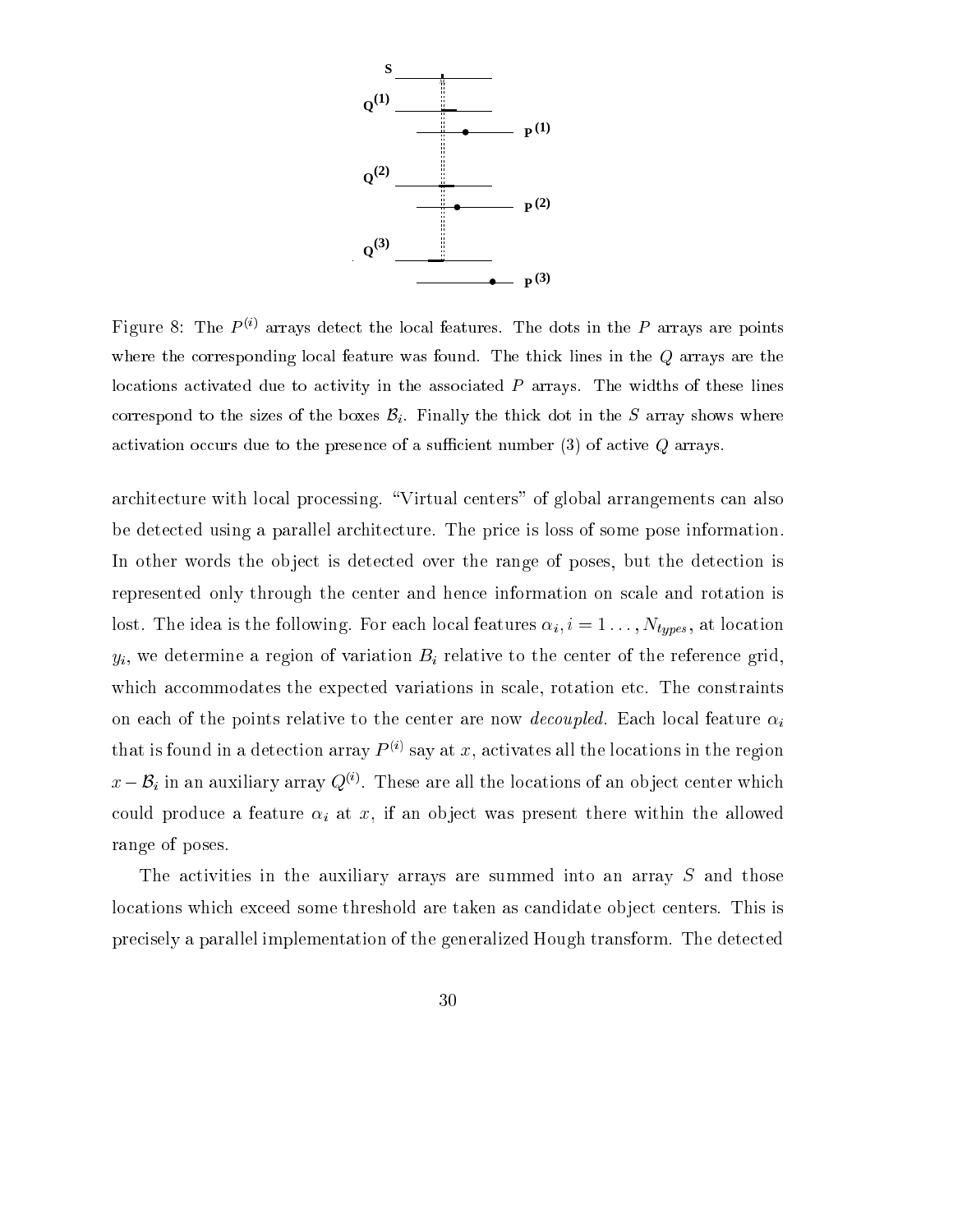locations are represented through activities in the retinotopic layer S. A diagram illustrating this architecture is presented in Figure 8. Note that this network is dedicated to a specific object representation, i.e. a specific list of local features and locations. In Amit (1998) we show how a *fixed* architecture with a moderate number of arrays can accommodate any detection task with a central memory module storing the representations of the various ob jects.

#### 10.5 Multiple Object Classes

Remarkably, real brains manage to parse full scenes and perform rapid visual selection when no specific detection task is specified, i.e., no prior information is provided about objects of interest. Clearly at least thousands of possible object classes are then simultaneously considered. Perhaps context plays a significant role; see Biederman (1981) and Palmer (1975).

More modestly, how might a computer algorithm be designed to conduct an efficient search for say tens or hundreds of object classes? Ideally, this would be done in some coarse-to-fine manner, in which many object classes are *simultaneously* investigated, leading eventually to finely-tuned distinctions. Clearly, efficient indexing is crucial Lowe (1985).

Although we have concentrated here on a single ob ject class, it is evident that the representations obtained during training could be informative about many objects. Some evidence for this was discussed in Amit & Geman (1997) in the context of "shape quantization"; decision trees induced from training data about one object class were found to be useful for classifying shapes never seen during training.

We are currently trying to represent multiple object classes by arrangements of local groupings in much the same manner as discussed in this paper for a single object class. The world of spatial relationships is exceptionally rich and our previous experience with symbol detection is promising. We expect the number of arrangements needed to identify multiple classes, or separate them from each other, will grow log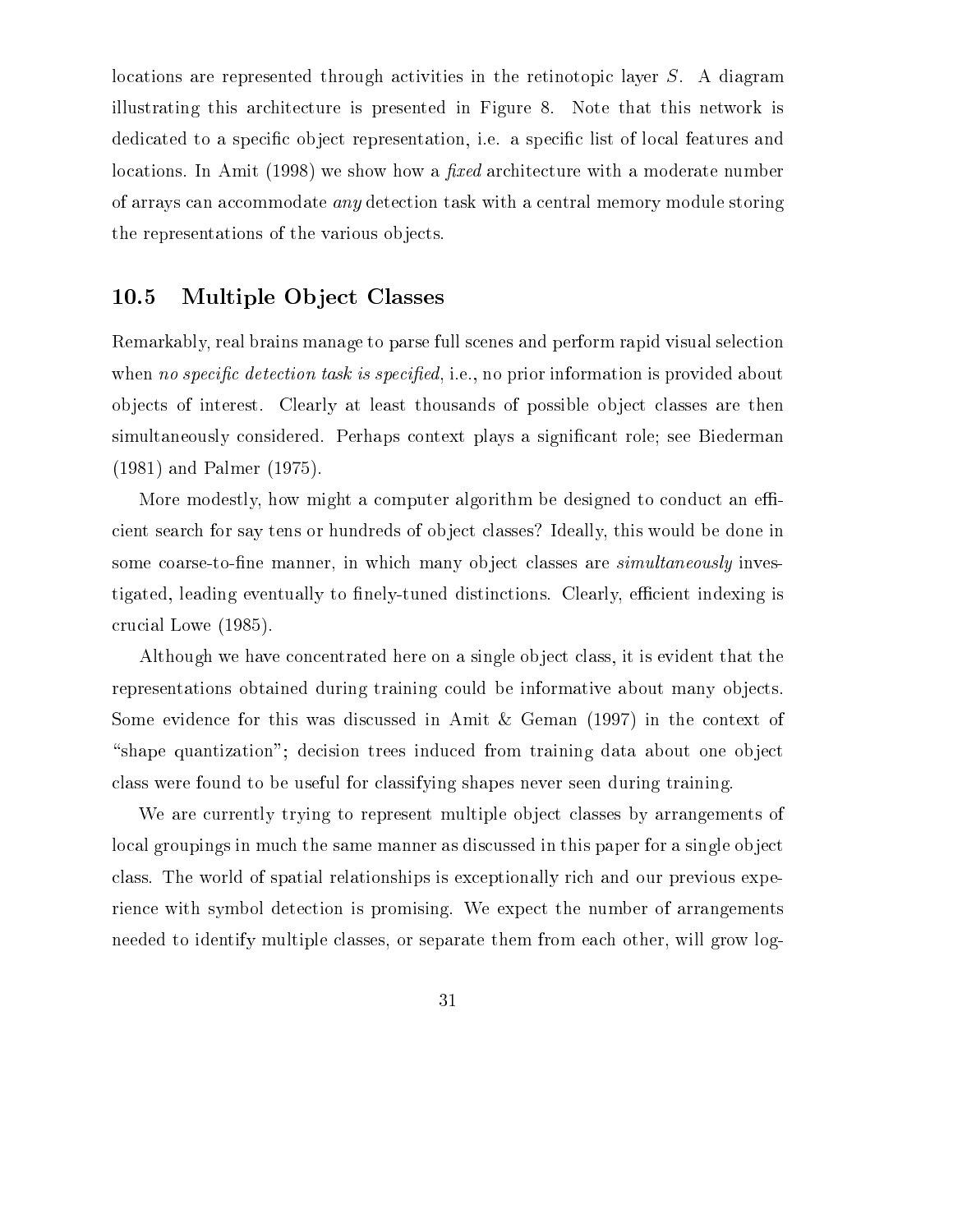arithmically with the number of classes. The natural progression is to first separate all objects of interest from "background" and then begin to separate object classes from one another, eventually arriving at very precise hypotheses. The organization of the computation is motivated by the \twenty questions paradigm"; the processing is tree-structured and computational efficiency is measured by mean path length.

### 11 Conclusion

The main strengths of the proposed model are stability, computational efficiency, and the relatively small amount of training data. For example, in regard to face detection, we have tested the algorithm under many imaging conditions, including "on-line" experiments involving a digital camera in which viewing angles and illumination vary considerably and objects can be partially occluded. It is likely that the algorithm could be accelerated to nearly real-time. One source of these properties is the use of crude, image-based features rather than refined, model- based features; any "subclassication" problems are eliminated. Another source is the explicit treatment of photometric and geometric invariance. And finally there is the surprising uniformity of the "statistics" of these features in both object and background populations, which can be learned from a modest number of examples, and which determine error rates and total computation.

The main limitations involve accuracy and generality. First, there is a nonnegligible false negative rate (e.g., five percent for faces) if the number of regions selected for final classification is of order 10-100. This is clearly well below human performance, although comparable to other detection algorithms. Second, we have not dealt with general poses or 3D aspects; whereas scale and location are arbitrary, we have by no means considered all possible viewing angles. Finally, our model is dedicated to a specific object class and does not account for general *scene parsing*. How is visual selection guided when no specic detection task is required and a great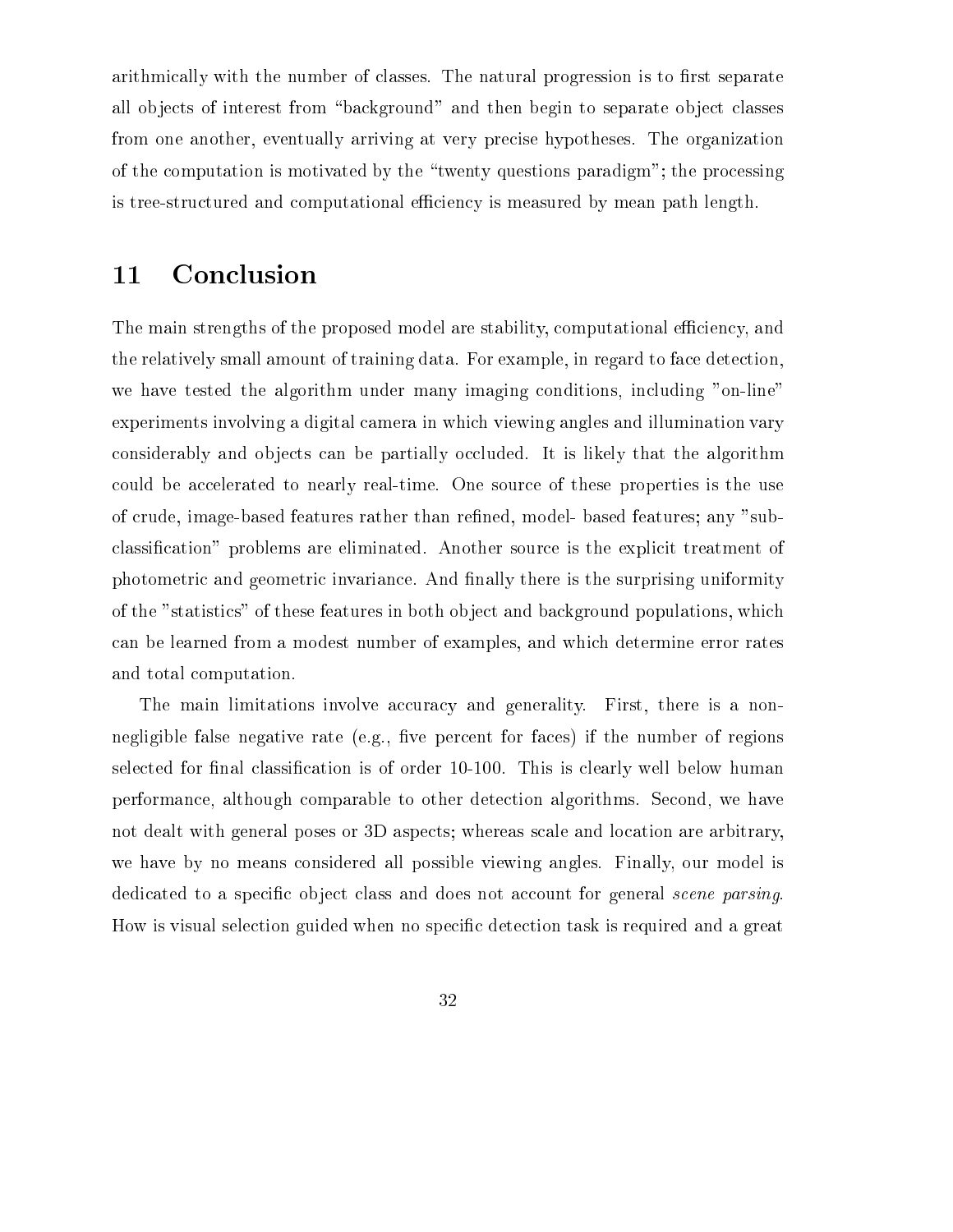many objects of interest, perhaps thousands, are simultaneously spotted?

Acknowledgement. The authors would like to thank Daniel Amit and the referees for many helpful comments.

# References

- Amit, Y. (1998), A neural network architecture for visual selection, Technical Report 474, University of Chicago.
- Amit, Y. & Geman, D. (1997), 'Shape quantization and recognition with randomized trees', Neural Computation  $9, 1545{\text -}1588$ .
- Amit, Y., Geman, D. & Jedynak, B. (1998), Efficient focusing and face detection, in H. Wechsler & J. Phillips, eds, `Face Recognition: From Theory to Applications, NATO ASI Series F', Springer-Verlag, Berlin.
- Biederman, I. (1981), On the semantic of a glance at a scene, in M. Kubovy & J. R. Pomerantz, eds, `Perceptual Organization', Lawrence Erlbaum Assoc., Hillsdale, N.J.
- Biederman, I. (1985), `Human image understanding: Recent research and a theory', Computer Vision, Graphics, and Image Processing  $32$ ,  $29-73$ .
- Bulthoff, H. H. & Edelman, S. (1992), 'Psychophysical support for a two-dimensional view interpolation theory of object recognition', Proc. Natl. Acad. Sci. 89, 60-64.
- Desimone, R., Miller, E. K., Chelazzi, L. & Lueschow, A. (1995), Multiple memory systems in visual cortex, in M. S. Gazzaniga, ed., 'The Cognitive Neurosciences', MIT Press, Cambridge, Massachusetts, pp. 475–486.
- Fujita, I., Tanaka, K., Ito, M. & Cheng, K. (1992), `Columns for visual features of objects in monkey inferotemporal cortex',  $\textit{ Nature } 360, 343-346.$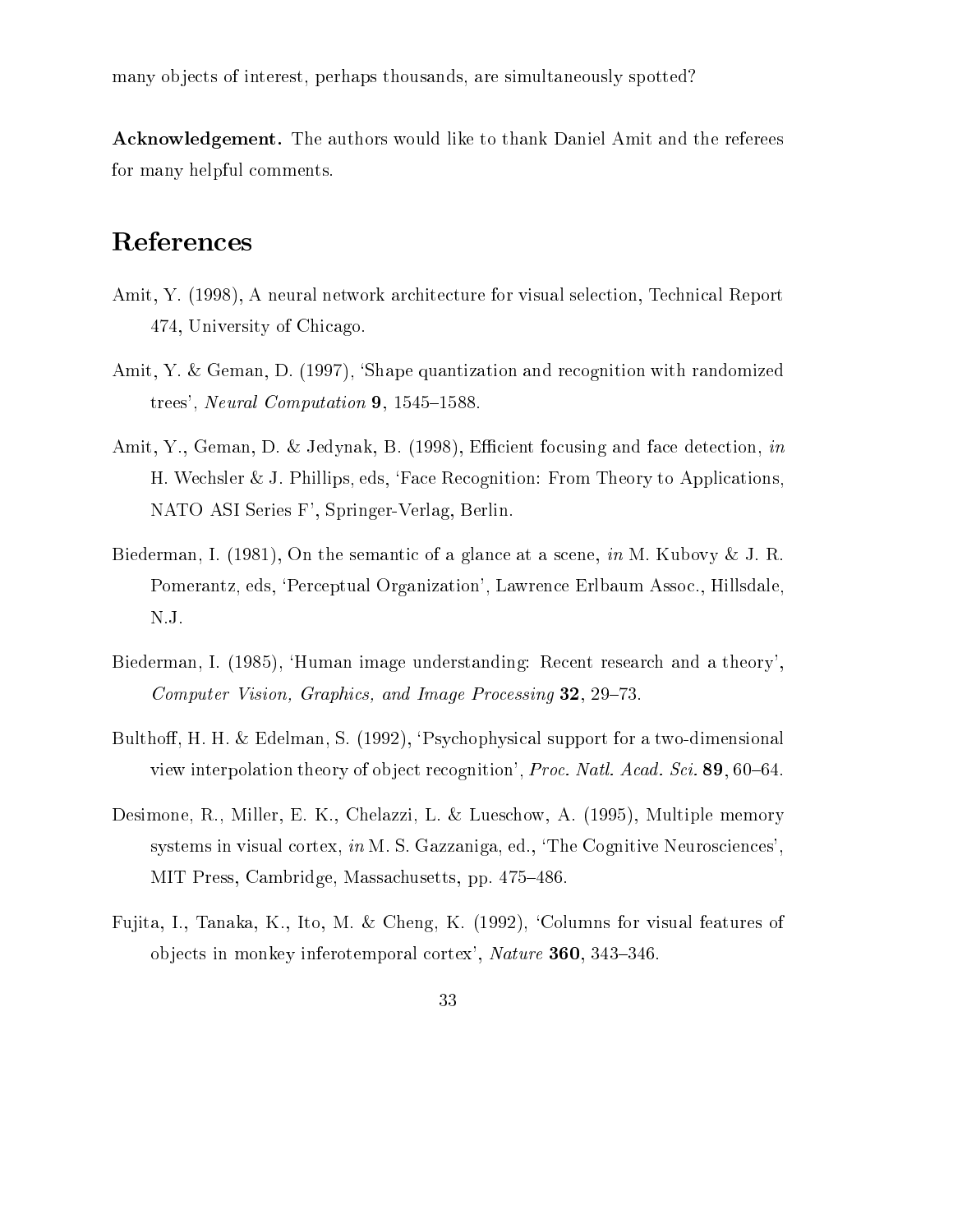- Grosof, D. H., Shapley, R. M. & Hawken, M. J. (1993), `Macaque v1 neurons can signal "illusory" contours', Nature 365, 550-552.
- Hubel, H. D. (1988), Eye, Brain, and Vision, Scientic American Library, New York.
- Hubel, H. D. & Wiesel, T. N. (1977), 'Ferrier lecture: Functional architecture of macaque monkey visual cortex', Proc. Roy. Soc. Lond.  $\left[ Biol. \right]$  98, 1-59.
- Ito, M., Tamura, H., Fujita, I. & Tanaka, K. (1995), `Size and position invariance of neuronal response in monkey inferotemporal cortex', Journal of Neuroscience  $73(1), 218-226.$
- Kobatake, E. & Tanaka, K. (1994), 'Neuronal selectivities to complex object features in the ventral visual pathway of the macaque cerebral cortex', Journal of *Neuroscience*  $71(3)$ , 856-867.
- Lamdan, Y., Schwartz, J. T. & Wolfson, H. J. (1988), Object recognition by affine invariant matching, in 'Proc. IEEE Conf. on Computer Vision and Pattern Recognition', pp. 335-344.
- Lowe, D. G. (1985), *Perceptual Organization and Visual Recognition*, Kluwer Academic Press, Boston.
- Lueschow, A., Miller, E. K. & Desimone, R. (1994), 'Inferior temporal mechanisms for invariant object recognition', Cerebral Cortex  $5, 523-531$ .
- Maurer, T. & von der Malsburg, C. (1996), Tracking and learning graphs and pose on image sequences of faces, in `Proceedings, Second International Conference on Automatic Face and Gesture Recognition', IEEE Computer Society Press, pp. 176-181.
- Palmer, S. E. (1975), 'The effects of contextual scenes on the identification of objects'. Memory and Cognition 3, 519-526.